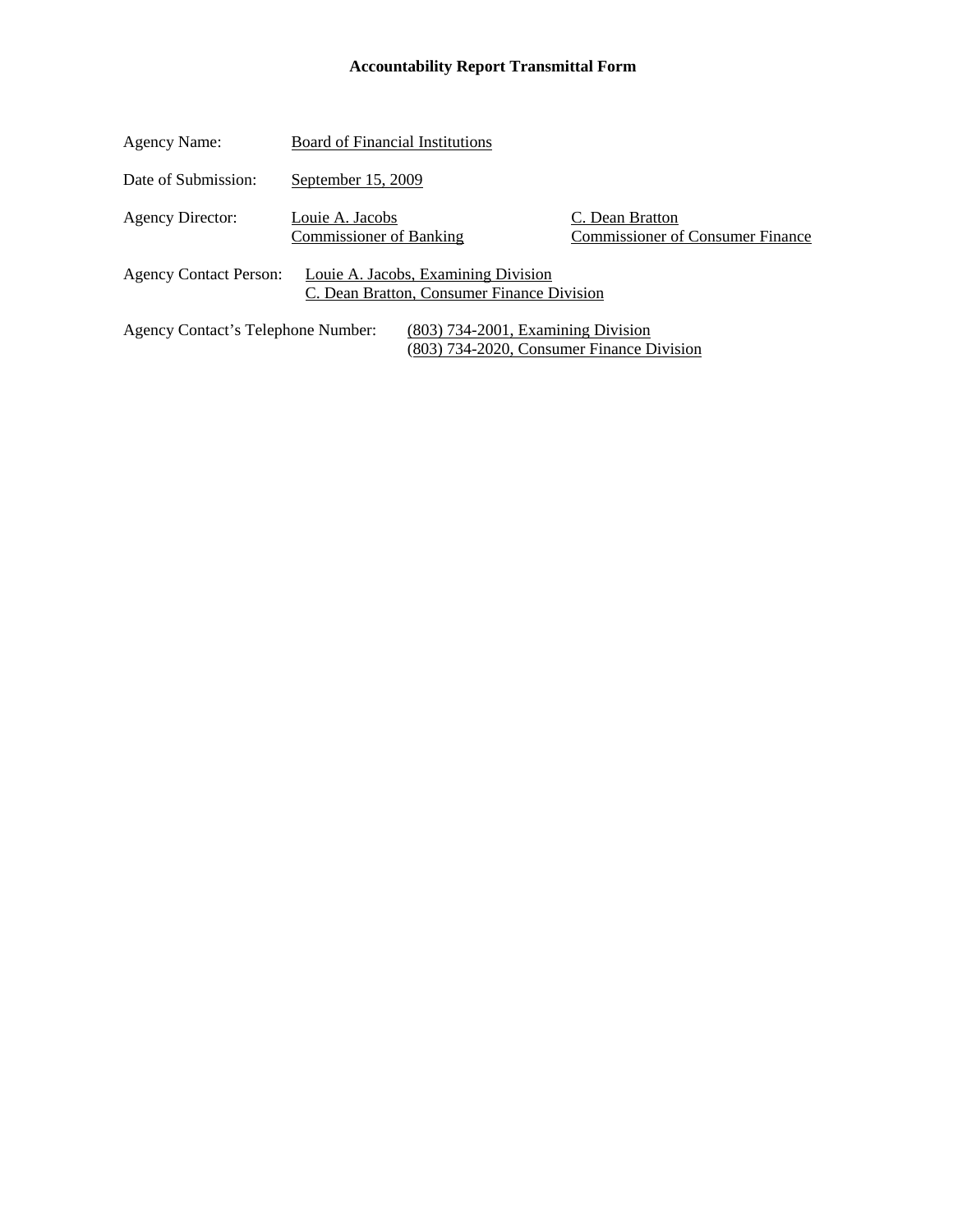# STATE BOARD OF FINANCIAL INSTITUTIONS

## ANNUAL ACCOUNTABILITY REPORT

FY 2008-2009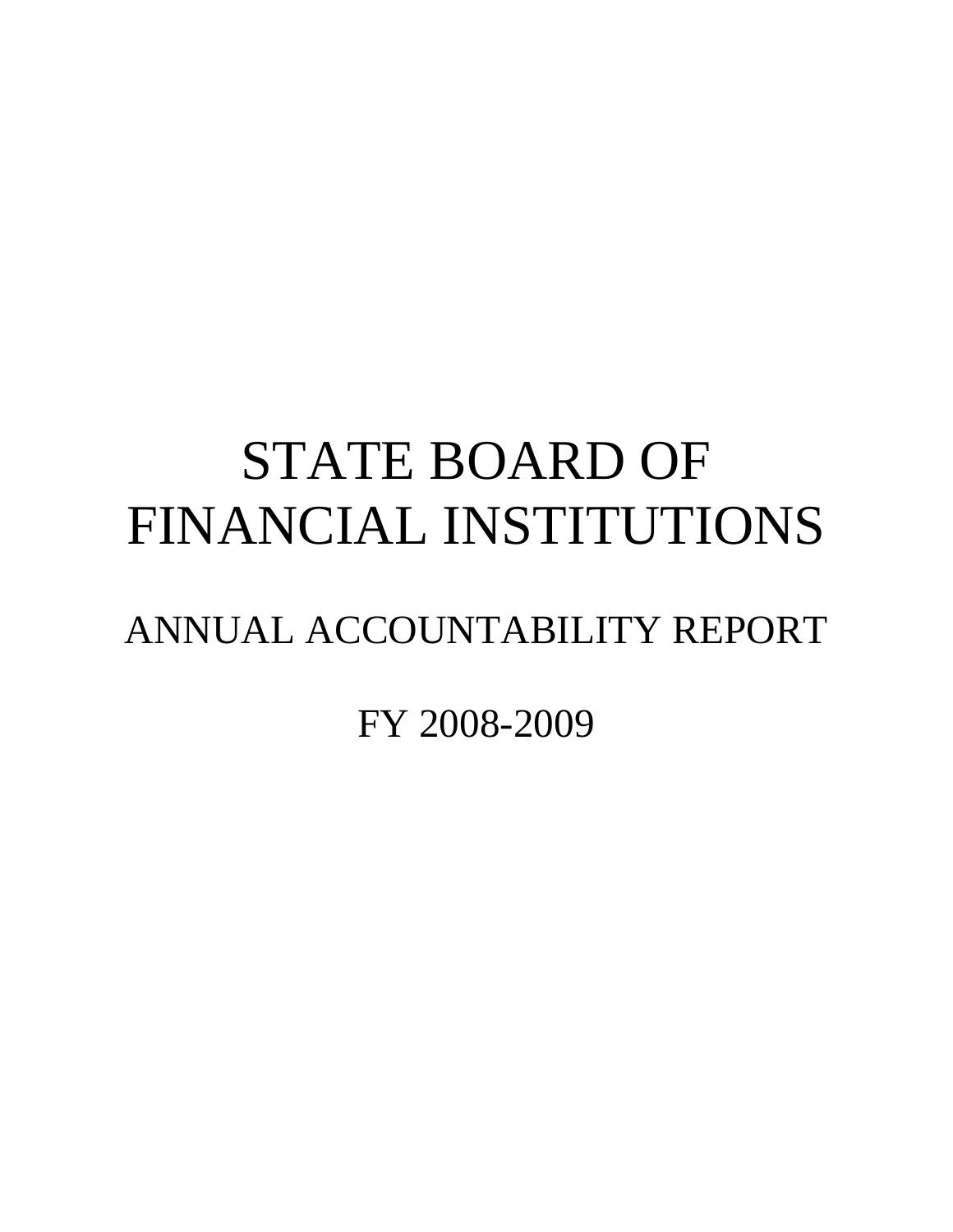### **STATE BOARD OF FINANCIAL INSTITUTIONS ANNUAL ACCOUNTABILITY REPORT 2008-2009**



### **EXECUTIVE SUMMARY**

The State Board of Financial Institutions supervises financial institutions under its jurisdiction. This supervision is handled through its two divisions - the Bank Examining Division and the Consumer Finance Division. The oversight includes the promulgation of regulations and instructions relating to the supervision of financial institutions, as well as the consideration of applications for new banks, trust companies, savings and loan associations, savings banks, credit unions, consumer finance licenses, deferred presentment licenses, and regular check cashing licenses, and the consideration of applications for branches of banks, savings and loan associations, savings banks, credit unions, and trust companies.

#### **Mission Statement and Values**:

The mission of the Board of Financial Institutions is to serve the citizens of the State of South Carolina by preserving a sound State chartered financial community and protecting the borrowing public by ensuring that the state banking and consumer finance laws and regulations are followed. To this end, the State Board of Financial Institutions is responsible for the supervision, licensing and examination of all State chartered banks, savings and loan associations, savings banks, credit unions, trust companies, development corporations, consumer finance companies, deferred presentment companies, and regular check cashing companies.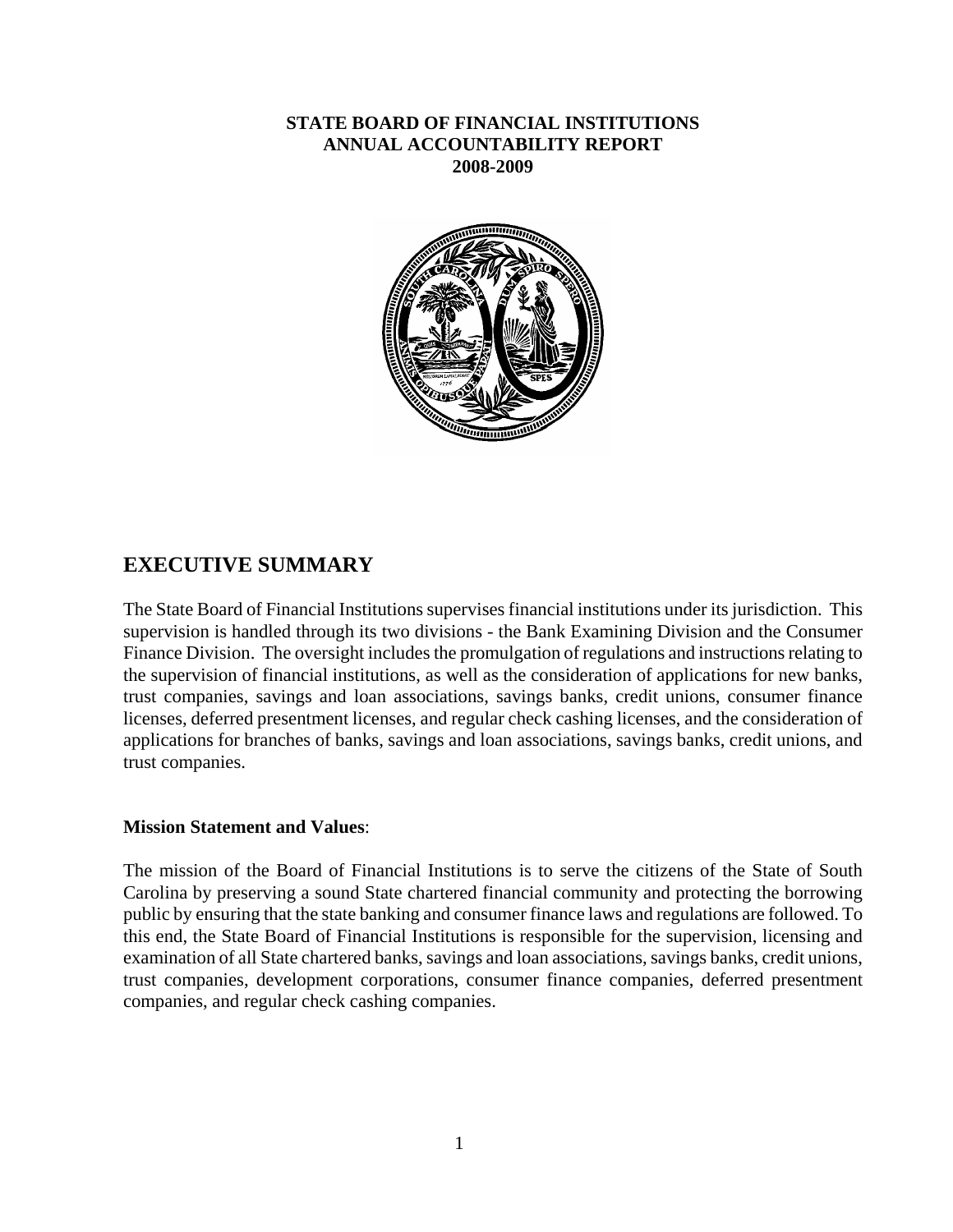### **Major Accomplishments:**

### Bank Examining Division

In addition to meeting the statutory requirements for the establishment and supervision of statechartered banks, savings and loan associations, savings banks, and credit unions, the Examining Division has identified several significant accomplishments in FY 2009. A review of capital adequacy, earnings, and past due and nonaccrual loans was performed quarterly on all banks, and the reviews were utilized to determine supervisory strategies. All examinations of financial institutions were completed within the time frames required by law. In addition to on-the-job training in the field, several examiners were sent to Federal Deposit Insurance Corporation and Federal Reserve Board sponsored schools. An examiner also attended the Graduate School of Bank Investments and Financial Management at the University of South Carolina. The Division continuously reviewed and solicited ideas through staff meetings on ways to improve operations without compromising the mission of the agency. There were no bank failures during the year, and in the last 30 years, there have been only two failures of institutions regulated by the Board of Financial Institutions.

### Consumer Finance Division

The key goal of the Consumer Finance Division is to proficiently supervise the licensing and examining of all consumer finance companies, deferred presentment services and check cashing services licensed under Title 34 and Title 37.

The division issued 202 consumer finance licenses (100 in state, 102 out of state) and 145 deferred presentment/check cashing licenses, for a total of 347 new licenses. The division also examined 2,701 licensees for compliance with state law and regulation. This examination involved auditing 504 consumer lending institutions in 1,636 locations and 236 deferred presentment companies in 1,065 locations, which represented 90 percent of the total. Examinations decreased as did the number of licensees.

Based on available information, results were comparable to other southeastern state agencies, which showed a decline in the number of licensed lenders and applications, indicative of a market that has slowed. Likewise, other states experienced an increase in the number of check cashing applications, resulting from the continued cooperation between the banking industry and the Federal Government, which requires licensing of MSBs (money service businesses).

| <b>Expected Results</b>                         | <b>Output Measures</b>                |  |  |
|-------------------------------------------------|---------------------------------------|--|--|
| Process completed applications within           | Applications processed within 30 days |  |  |
| 30 days from receipt<br>90%                     | from receipt<br>100%                  |  |  |
|                                                 | Number of licenses issued<br>347      |  |  |
| Perform examinations within time frame          | Examinations performed within time    |  |  |
| 100 %<br>required by law                        | frame required by law<br>100 %        |  |  |
| Investigate and resolve complaints<br>$\bullet$ | • Complaints received and completed   |  |  |
| within 30 days from receipt<br>80 %             | within 30 days<br>$92\%$              |  |  |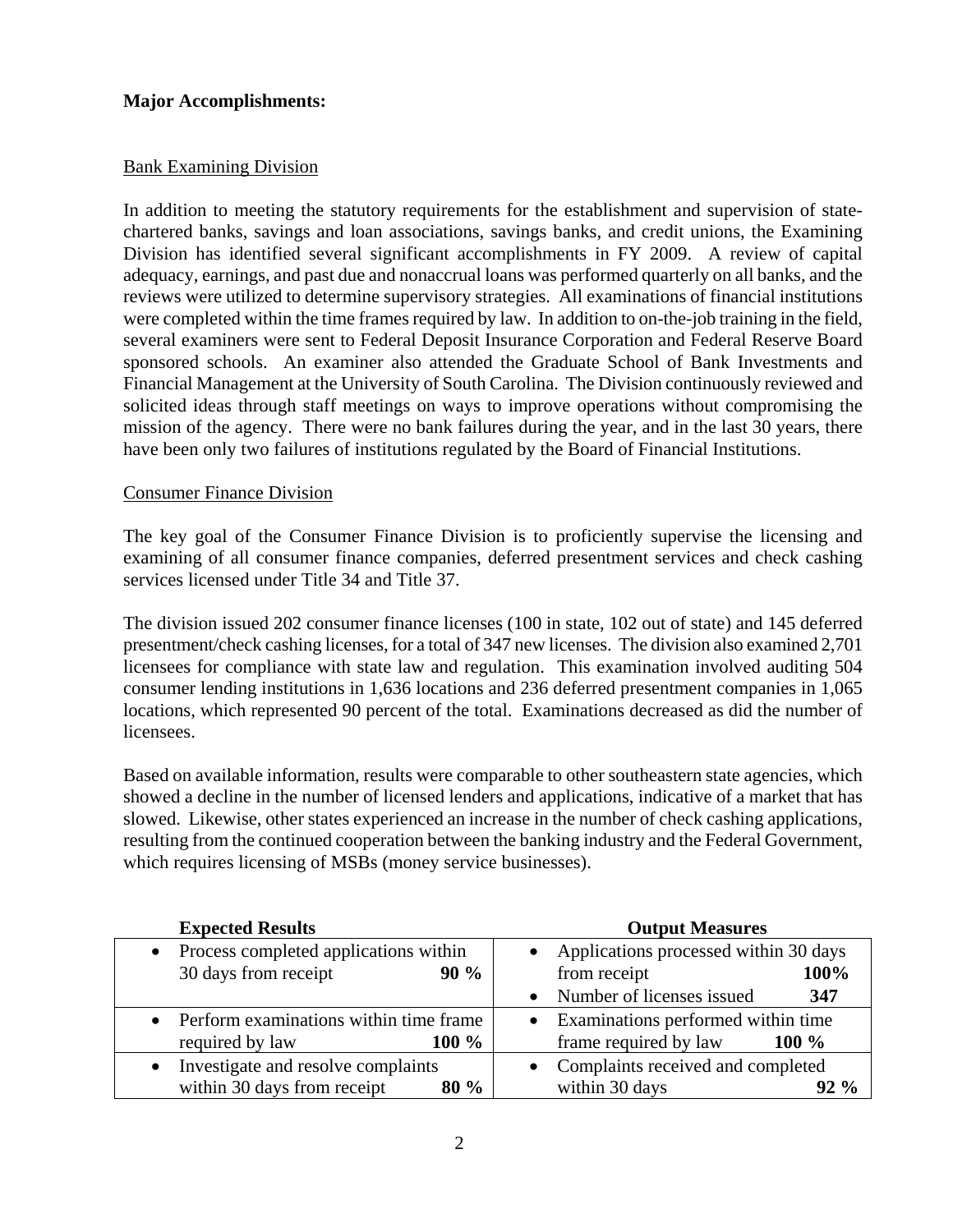This legislative year, eighteen (18) bills relating to the Consumer Finance Division were reviewed for either a fiscal impact or other analysis. We worked closely with elected officials and were able to provide statistical data upon request. As a result, the following two bills were passed:

House Bill #3301 amended Chapter 39 of Title 34 of SC Code of Laws to require that the Consumer Finance Division of the Board of Financial Institutions implement a statewide real time web-based database by February 2010 and allows the Board to contract with a third party provider to provide and operate the database. All deferred presentment licensees must enter a transaction to ensure customers do not have more than one (1) outstanding deferred presentment transaction at a time and to further ensure that the transaction does not exceed the \$550 statutory limitation. The law also requires that the licensee notify the database provider immediately when the licensee enters into a deferred presentment transaction with a person and must also notify the database provider immediately once the transaction is paid in full.

Senate Bill #673 enacted the "South Carolina Mortgage Lending Act" in response to the national S.A.F.E Mortgage Licensing Act of 2008. South Carolina's Mortgage Lending Act requires the licensing of mortgage lenders and loan originators and establishes qualifications for licensure and grounds for revocation, suspension, renewal, and termination; describes prohibited activities; outlines record-keeping, annual reporting and renewal requirements; provides for enforcement through administrative action by the Commissioner of Consumer Finance Division of the Board of Financial Institutions and through criminal penalties. It also authorizes participation in the National Mortgage Registry, a nationwide database licensing system for the residential mortgage industry that will improve supervision of the mortgage industry, streamline the licensing process and enhance consumer protection.

### **Key Strategic Goals:**

The key goals of the agency are to ensure that procedures are in place to adequately monitor the safety and soundness of financial institutions under the Board's jurisdiction, to ensure that statutory responsibilities are met, and to ensure that the interests of the citizens of the State are protected. The agency strives to keep abreast of changes in financial products and services in order to conduct thorough and comprehensive examinations. The Chairman, Board members, and the directors of the two divisions are the key participants in the planning process. Programs and procedures are periodically reviewed and measures are implemented to address changes in the financial industry and the economic environment.

### **Key Strategic Challenges:**

The directors of the agency strive to take advantage of all opportunities available to achieve success in fulfilling the agency's mission and achieving its strategic goals. Since having a competent and effective staff is crucial to fulfilling the mission of the agency, the directors seek new opportunities for staff development, effective recruitment procedures, and diversity in the workforce. The Board's major strategic challenge is to maintain a competent workforce. Because of the travel required for the agency's examiners, attracting and retaining competent employees is a major challenge. Major barriers consist of reduction in funding sources and competition from other employers for experienced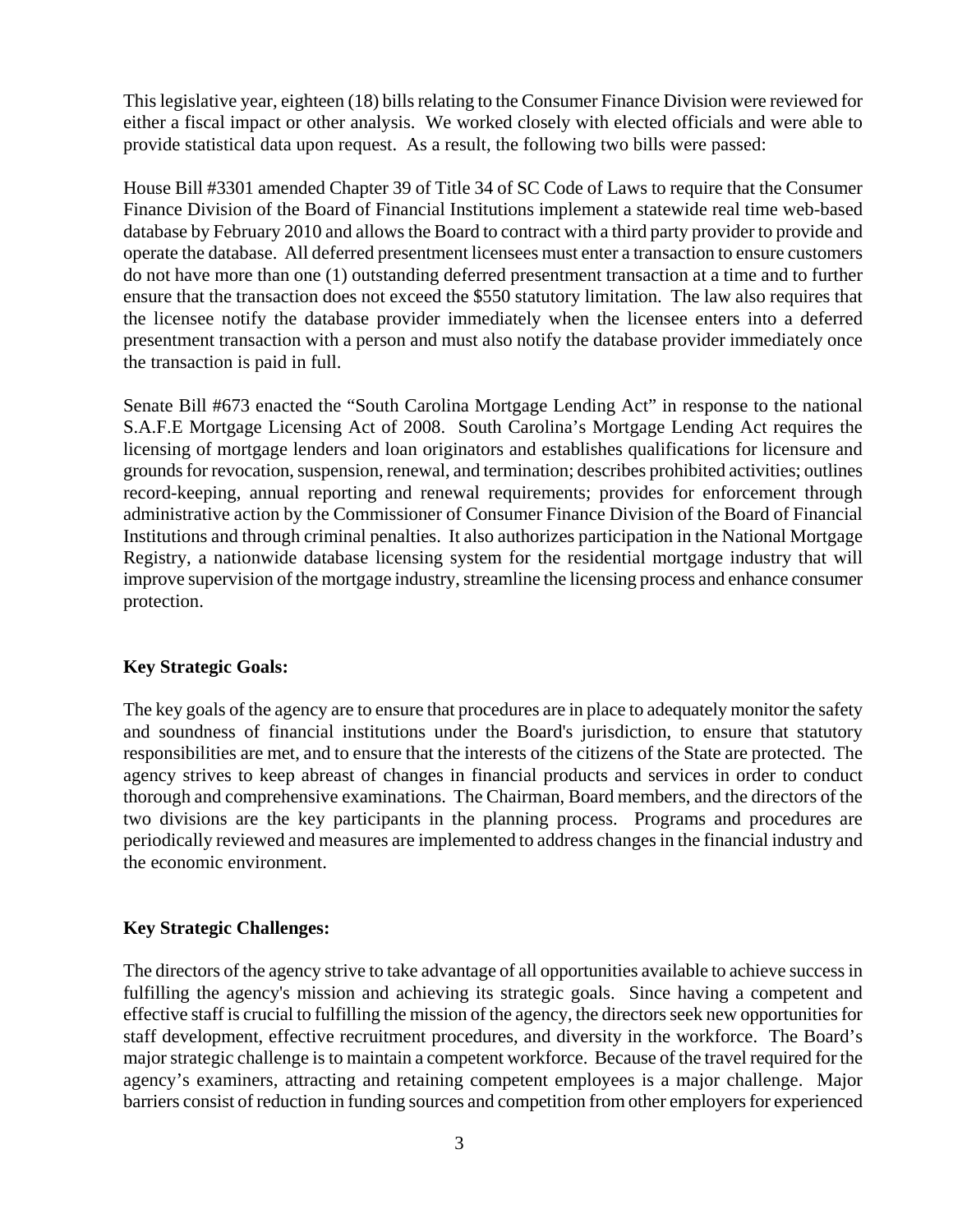workers. In addition, the increasing complexity of financial products requires more training and more detailed review. The directors continually evaluate the strategic challenges the agency faces and alter the agency's plans accordingly.

### **Use of Accountability Report:**

The accountability report is used as a self-assessment tool that allows management to identify its strengths and the opportunities for improvement. Management is able to focus on the goals of the agency, develop an action plan for meeting the goals, communicate these goals to the staff, and implement strategies for meeting the goals. This process leads to an overall improvement in organizational performance.

### **ORGANIZATIONAL PROFILE**

- The agency's main service is to preserve a sound State chartered financial community and protect the borrowing public. Major products offered by the Board are licenses/charters to operate banks, savings and loan associations, savings banks, credit unions, trust companies, consumer finance companies, deferred presentment companies, and check cashing companies. In addition to the licenses, the agency evaluates and monitors the condition of the institutions and determines compliance with applicable statutes and regulations.
- The citizens of South Carolina, the Legislature, and the Governor are the key customers of the Board of Financial Institutions. Regulated institutions are secondary customers of the Board. The Board's customers expect that the Board will ensure the safety of deposits and protect the borrowing public by ensuring that the state banking and consumer finance laws and regulations are followed.
- The Board's key stakeholders are the taxpayers of South Carolina.
- Since the agency is a regulatory agency that provides services to its customers, the employees of the Board are the key suppliers. Other regulatory agencies such as the Federal Deposit Insurance Corporation and the Federal Reserve Bank are the agency's partners.
- Offices of the Board are located in Columbia, but employees travel throughout the State examining institutions under the Board's jurisdiction.
- The Board has 2 unclassified and 40 classified full-time positions.
- The Board is governed by the Laws and Regulations of the State of South Carolina. The Board is also governed by Federal acts such as the Americans with Disabilities Act and the Family and Medical Leave Act and by regulations of Federal agencies such as the Occupational Safety and Health Administration and the U.S. Department of Labor.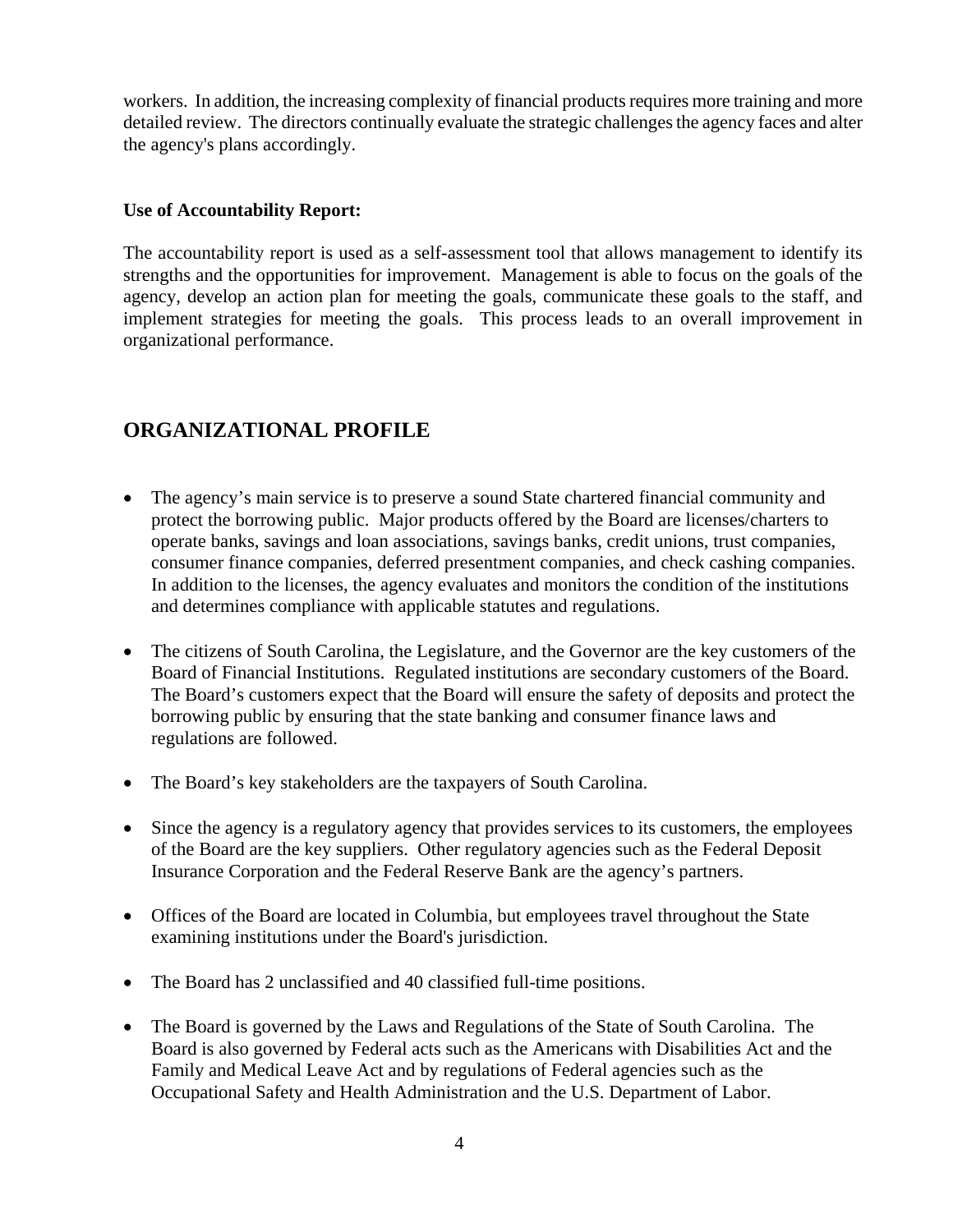- The major system of performance improvement involves obtaining feedback from employees and customers. Cross training and rotational assignments are also used to improve performance.
- The State Board of Financial Institutions consists of a ten member board that meets monthly. The State Treasurer is the Chairman and ex officio member. The Governor appoints the other nine members with the advice and consent of the Senate. The Commissioner of Banking heads the Examining Division, which examines and supervises State chartered banks, trust companies, savings and loan associations, savings banks, credit unions, and development corporations. The Consumer Finance Commissioner heads the Consumer Finance Division, which examines and supervises consumer finance companies, deferred presentment companies, and check cashing companies.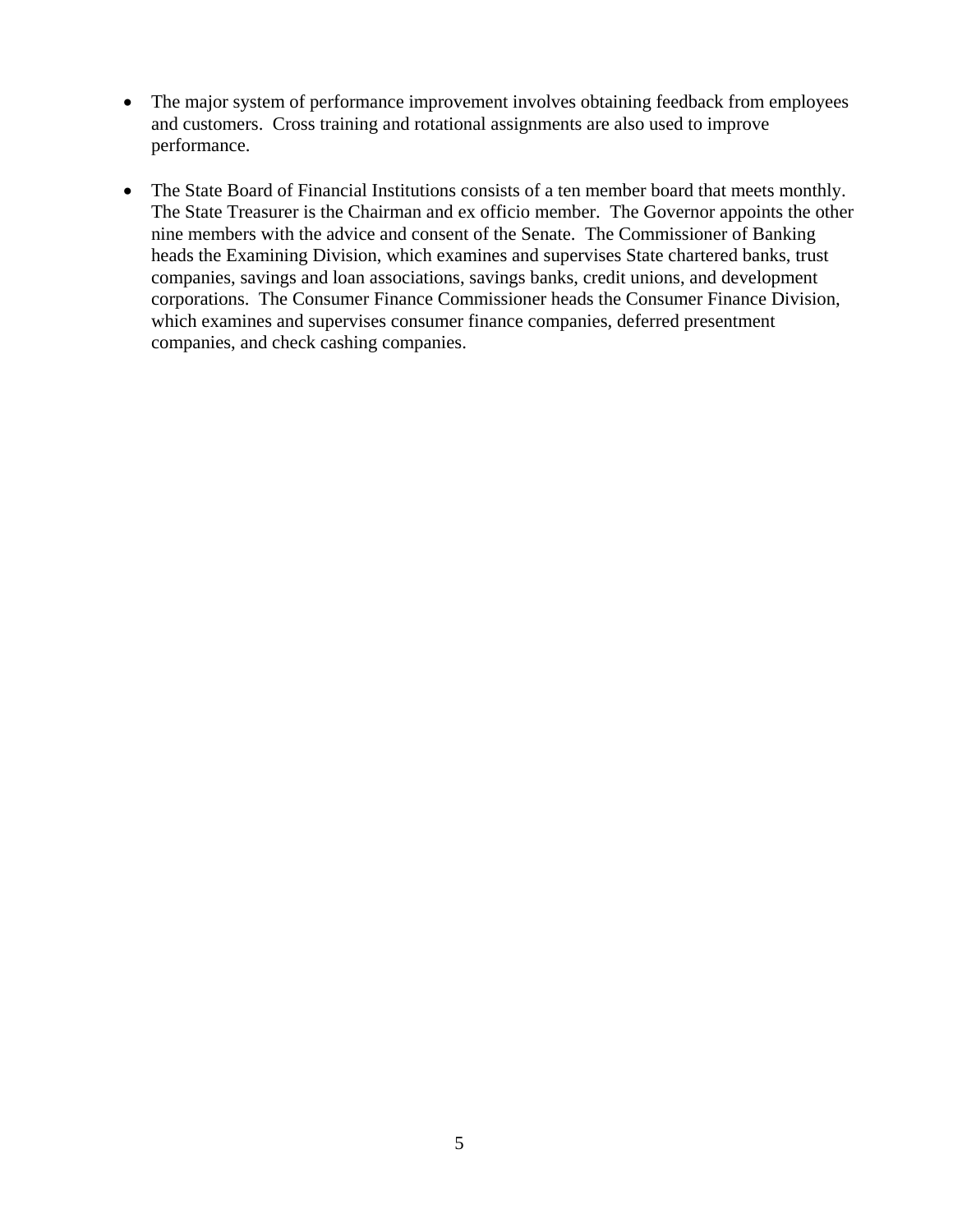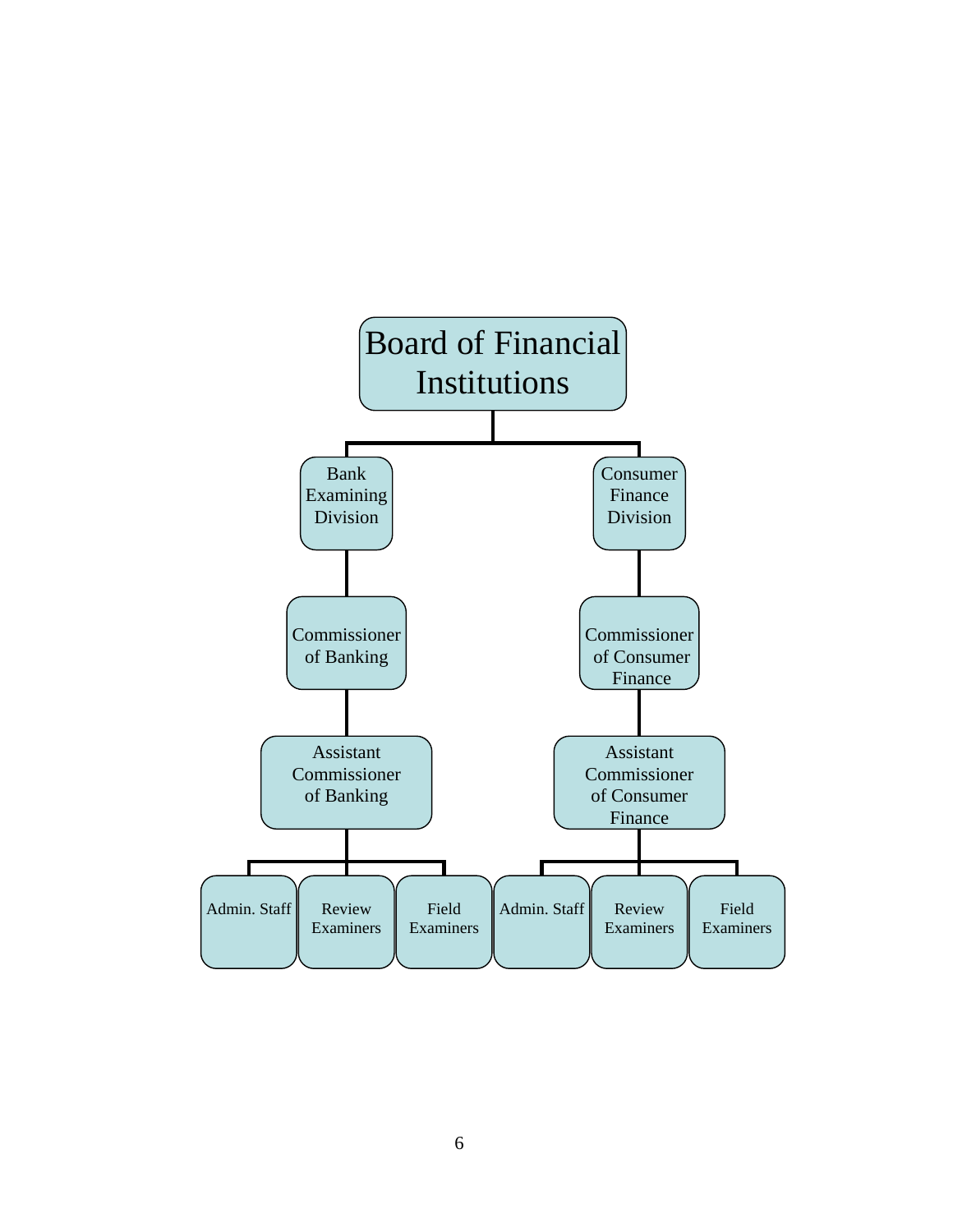The following table presents the agency's expenditures for Fiscal Years 07-08 and 08-09 and the appropriations for Fiscal Year 09-10. The agency's operations are funded by fees received from institutions under its supervision.

|                                          | 07-08 Actual Expenditures |                         | 08-09 Actual Expenditures |                                | 09-10 Appropriations Act |                                |
|------------------------------------------|---------------------------|-------------------------|---------------------------|--------------------------------|--------------------------|--------------------------------|
| <b>Major Budget</b><br><b>Categories</b> | <b>Total Funds</b>        | General<br><b>Funds</b> | <b>Total Funds</b>        | <b>General</b><br><b>Funds</b> | <b>Total Funds</b>       | <b>General</b><br><b>Funds</b> |
| <b>Personal Service</b>                  | 1,841,739                 |                         | 1,846,755                 | $\theta$                       | 2,211,623                | $\theta$                       |
| Other Operating                          | 478,733                   | $\mathbf{\Omega}$       | 481,010                   | $\theta$                       | 668,807                  | 0                              |
| Special Items                            | 0                         |                         | 0                         | $\theta$                       |                          | 0                              |
| Permanent<br>Improvements                | $\Omega$                  | $\theta$                | $\Omega$                  | $\Omega$                       |                          | $\Omega$                       |
| Case Services                            | $\Omega$                  | $\Omega$                | $\Omega$                  | $\theta$                       | $\Omega$                 | $\theta$                       |
| Distributions to<br>Subdivisions         | $\Omega$                  | $\Omega$                | $\Omega$                  | $\theta$                       |                          | $\Omega$                       |
| <b>Fringe Benefits</b>                   | 516,764                   | $\Omega$                | 512,102                   | $\theta$                       | 616,048                  | $\Omega$                       |
| Non-recurring                            |                           | 0                       |                           | $\theta$                       |                          | $\theta$                       |
| <b>Total</b>                             | 2,837,236                 |                         | 2,839,867                 | $\overline{0}$                 | 3,496,478                | $\mathbf{0}$                   |

**Base Budget Expenditures and Appropriations**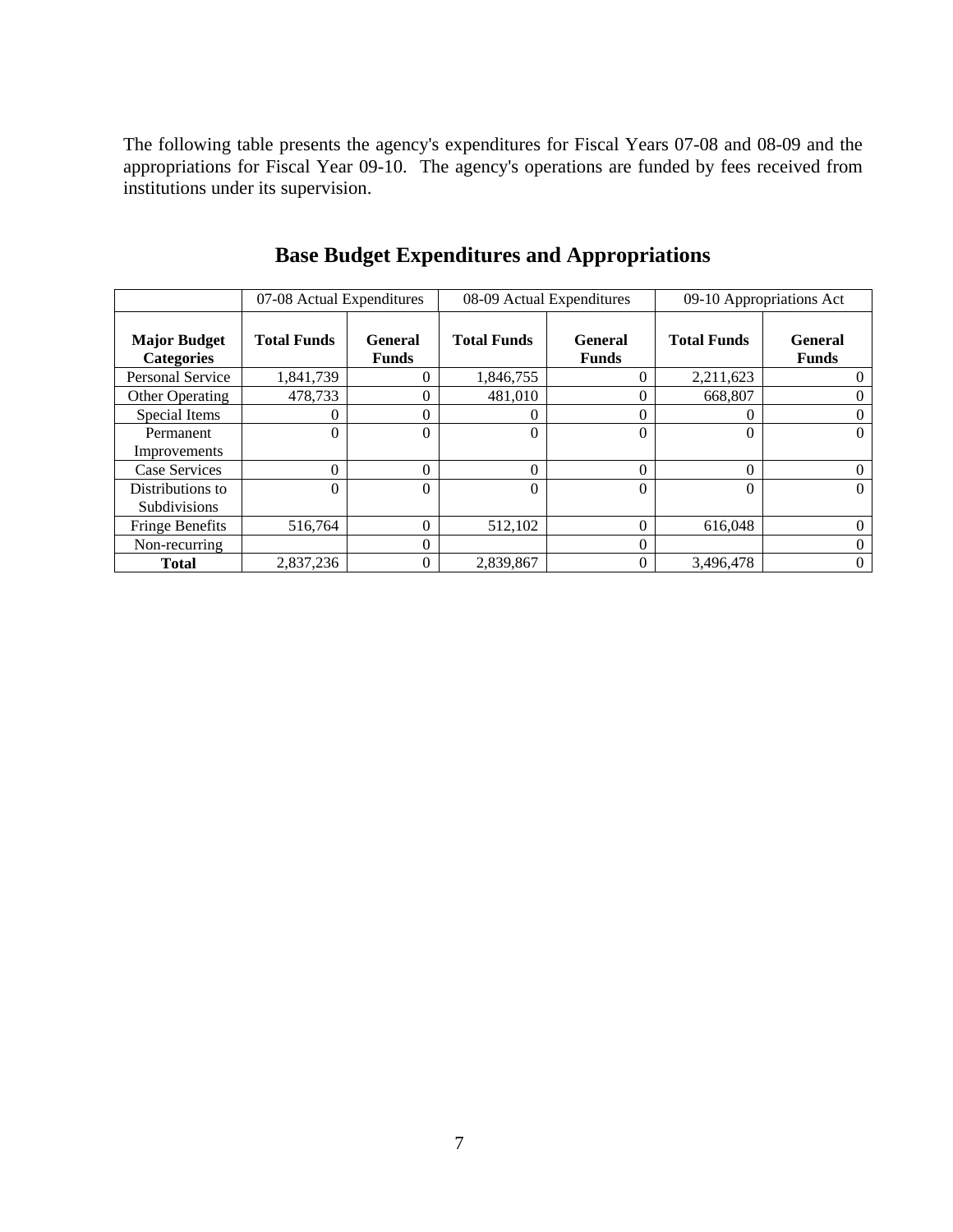### **Major Program Areas**

| Program<br>Number and<br>Title<br>05000000<br>Bank<br>Examining | Major Program Area<br>Purpose<br>(Brief)<br>The division examines<br>and supervises State<br>chartered banks, trust<br>companies, savings and<br>loan associations,<br>savings banks, credit<br>unions, and<br>development     | FY 07-08<br><b>Budget Expenditures</b><br>State:<br>Federal:<br>Other: \$1,651,483<br>Total: \$1,651,483<br>% of Total Budget: 58 | FY 08-09<br><b>Budget Expenditures</b><br>State:<br>Federal:<br>Other: \$1,628,163<br>Total: \$1,628,163<br>% of Total Budget: 57 | <b>Key Cross</b><br>References<br>for Financial<br>Results<br>Figure 7.3-<br>(page 25) |
|-----------------------------------------------------------------|--------------------------------------------------------------------------------------------------------------------------------------------------------------------------------------------------------------------------------|-----------------------------------------------------------------------------------------------------------------------------------|-----------------------------------------------------------------------------------------------------------------------------------|----------------------------------------------------------------------------------------|
| 10000000<br>Consumer<br>Finance                                 | corporations.<br>The division supervises<br>the licensing and<br>examining of all<br>consumer finance<br>companies, deferred<br>presentment services<br>and check cashing<br>services licensed under<br>Title 34 and Title 37. | State:<br>Federal:<br>Other: \$1,167,339<br>Total: \$1,167,339<br>% of Total Budget: 41                                           | State:<br>Federal:<br>Other: \$1,193,072<br>Total: \$1,193,072<br>% of Total Budget: 42                                           | Figure 7.3-<br>2<br>(page 25)                                                          |

Below: List any programs not included above and show the remainder of expenditures by source of funds:

### Administration

| Remainder of Expenditures: | State:               | State:               |
|----------------------------|----------------------|----------------------|
|                            | Federal:             | Federal:             |
|                            | Other: \$18,414      | Other: \$18,632      |
|                            | Total: \$18,414      | Total: \$18,632      |
|                            | % of Total Budget: 1 | % of Total Budget: 1 |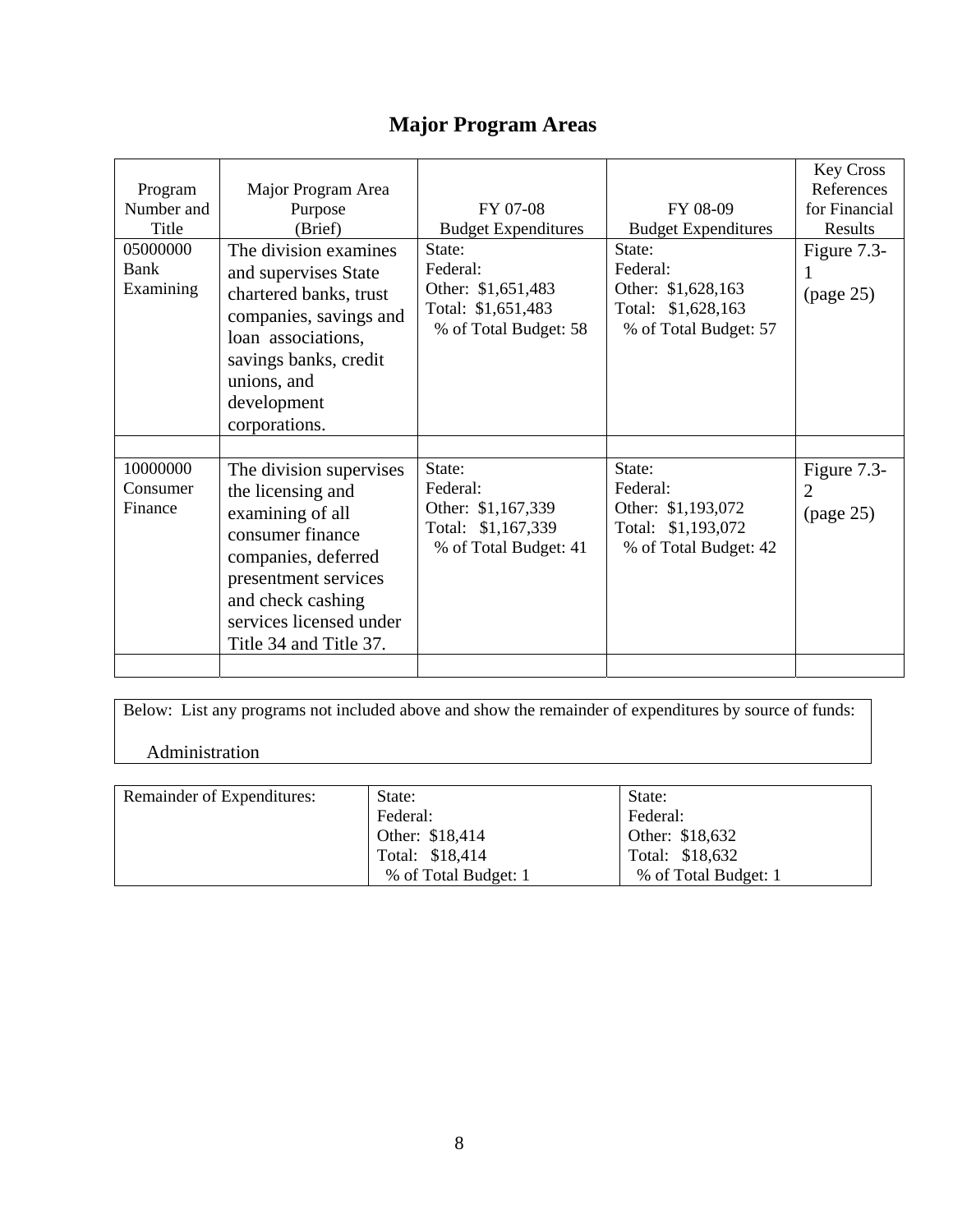### **SENIOR LEADERSHIP, GOVERNANCE, AND SOCIAL RESPONSIBILITY**

Through monthly meetings, the State Board of Financial Institutions establishes policy, reviews applications and considers other matters coming before the Board which require action. The Chairman provides counsel, guidance and direction. The long-term direction of the agency is set by the Board at its monthly meetings. The Division Directors are responsible for the daily management of their divisions within statutory guidelines and for implementation of the Board's policies and regulations. Short-term direction, performance expectations, and organizational values for the agency are set by the Division Directors with input from senior staff members. The direction of the agency, performance expectations, and organizational values are communicated to the employees through periodic meetings. In order to set organizational priorities for improvement, senior leadership evaluates performance measures, employee feedback, customer feedback, and input from regulated institutions. Once the priorities for improvement have been set, senior leadership communicates the priorities to staff members through meetings, individual discussions, and memorandums. Within the guidelines of the agency, employees may use discretion in the performance of their jobs in order to give the employees a feeling of empowerment and to encourage innovation within the agency. New employees receive on-the-job training and attend courses to enhance their knowledge of the job. Input from employees concerning areas where additional training or learning is needed is obtained from individual and group interaction through meetings and discussions. As a result of this input, additional in-house training classes are given and employees attend training sessions offered by the Federal Deposit Insurance Corporation or similar organizations. Ethical behavior, especially as it relates to the State Ethics Act, is stressed by senior staff members when employees are hired and at periodic meetings. Senior leaders maintain fiscal, legal, and regulatory accountability through oversight by the agency's Board and through annual audits by the State Auditor's Office.

The emphasis concerning customer focus is on regulating the institutions supervised in order to provide the Board's customers (the citizens of the State of South Carolina) with a sound financial community. While the primary mission is to serve the citizens of the State of South Carolina in an efficient and effective manner, the same level of efficiency is provided to the institutions under the agency's supervision. The Board has consistently supported an open door policy that encourages effective communication between the agency and the officials of the supervised industries. The Consumer Finance Division continues to offer compliance seminars in an effort to stimulate open communication between the division and the officials of all its licensees.

Senior officials regularly review the number of examinations completed during the year and the turnaround time of the reports. The number of applications processed and time frames for processing these applications are also monitored. Officials monitor the growth of bank assets, loans, and deposits. Complaint logs, application logs, and examiner productivity logs are monitored weekly and corrective action is taken when needed.

Management periodically reviews and evaluates performance measures and utilizes employee feedback to assess the effectiveness and progress of the agency in meeting established goals and objectives. Meetings solicit examiner input for innovative ideas designed to streamline the examination process, while increasing productivity. In addition, meetings are used to solicit agency objectives and to set objective measures. Exit interviews are held when employees leave the agency, and suggestions are received from these employees concerning the improvements that could be made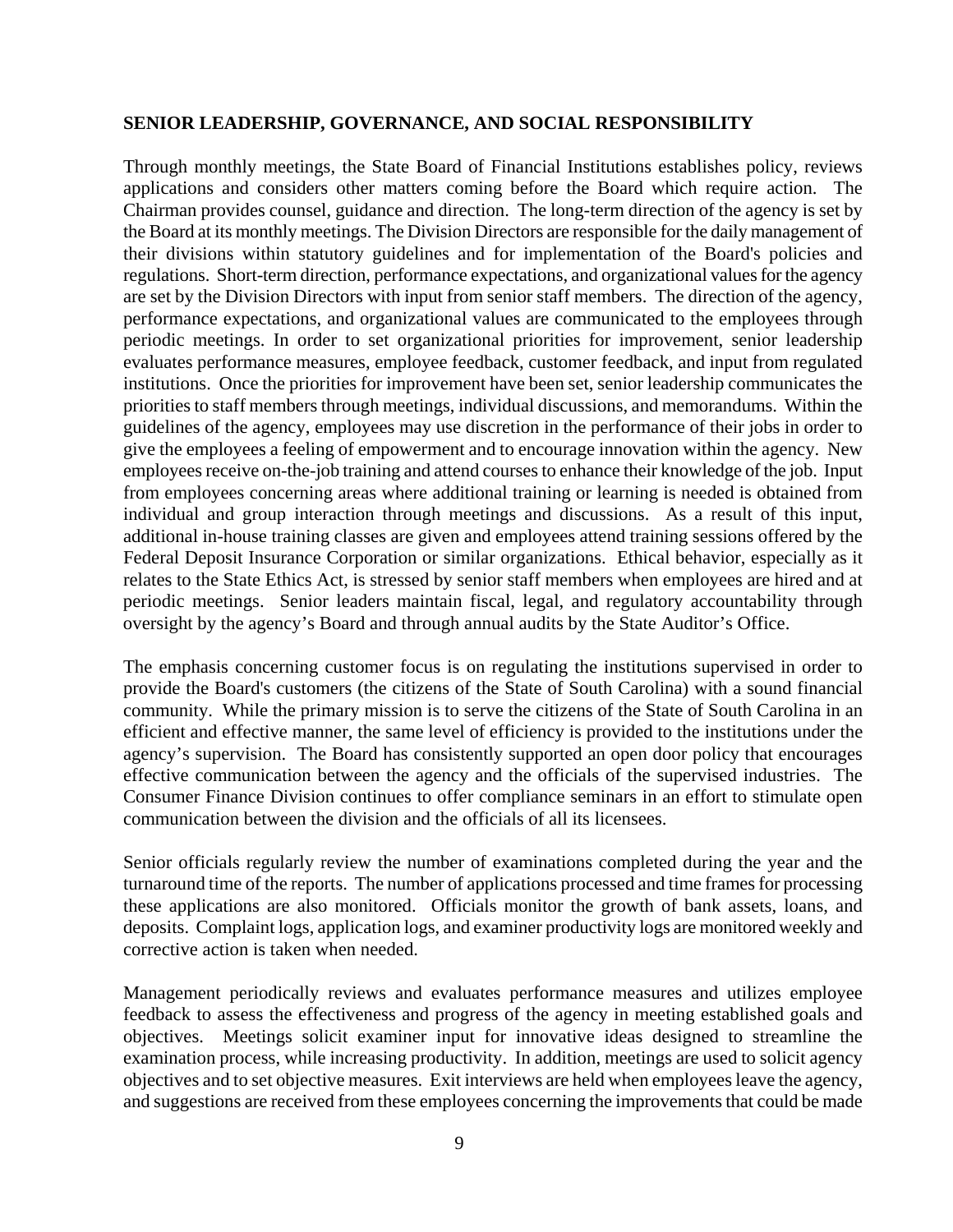in the agency. Senior officials, including the directors, use the information gathered to make changes in the agency. The commitment of the agency leaders to the organizational values is reflected in their strong work ethic and in their willingness to make changes in order to benefit the organization. By constantly evaluating their performance and the way they lead the agency, senior officials hope to improve their leadership effectiveness.

The agency addresses the current and potential impact on the public of its products and services by thoroughly reviewing applications before they are acted on by the Board and by periodically examining the institutions under its jurisdiction. Investigations of those applying for licenses are conducted through SLED background and credit checks. The impact on the community of new banks and bank branches is also studied. Examinations of depository institutions under the agency's jurisdiction are conducted periodically to assess the safety and soundness of the institutions. This is done to ensure that citizens of the state have a safe and stable financial environment in which to conduct business and to ensure that laws and regulations are being followed.

Senior leaders promote succession planning and the development of future organizational leaders through mentoring, on-the-job training, and cross training. The planning stages of employee evaluations offer senior leaders an opportunity to personally participate in succession planning. At that time and throughout the evaluation period, supervisors discuss with the employees ways in which they can improve their performance and work to their fullest potential. Steps have been taken to place examiners where their skills will be developed and utilized to their full potential. Career progression within the agency is promoted by senior leaders. This leads to a staff that is knowledgeable about all aspects of the agency and also encourages well-qualified employees to remain with the agency.

Senior leaders create an environment for performance improvement, accomplishment of strategic objectives, and innovation by ensuring that employees are aware of strategic objectives, by listening and responding to agency employees and customers, and by encouraging employees to be innovative and make improvements whenever possible. In order to create an environment for organizational and workforce learning, employees are encouraged to identify areas where additional training is needed and to share ideas to improve existing processes. When these areas are identified, training is provided and new processes are implemented. Senior leaders communicate with and motivate the workforce by meeting periodically with staff members to encourage and motivate them and to get the employees' feedback concerning the agency.

The agency supports and strengthens the communities in which it operates by helping to ensure a safe and sound financial community. The State Treasurer attends many functions throughout the state, talking to the citizens, and supporting the communities. He attends annual meetings of the financial industry to solicit input from member institutions and to stay abreast of industry trends and changes. In addition, employee support of the community is encouraged. Employees may make payroll deductions to support agencies such as the United Way and the Good Health Appeal.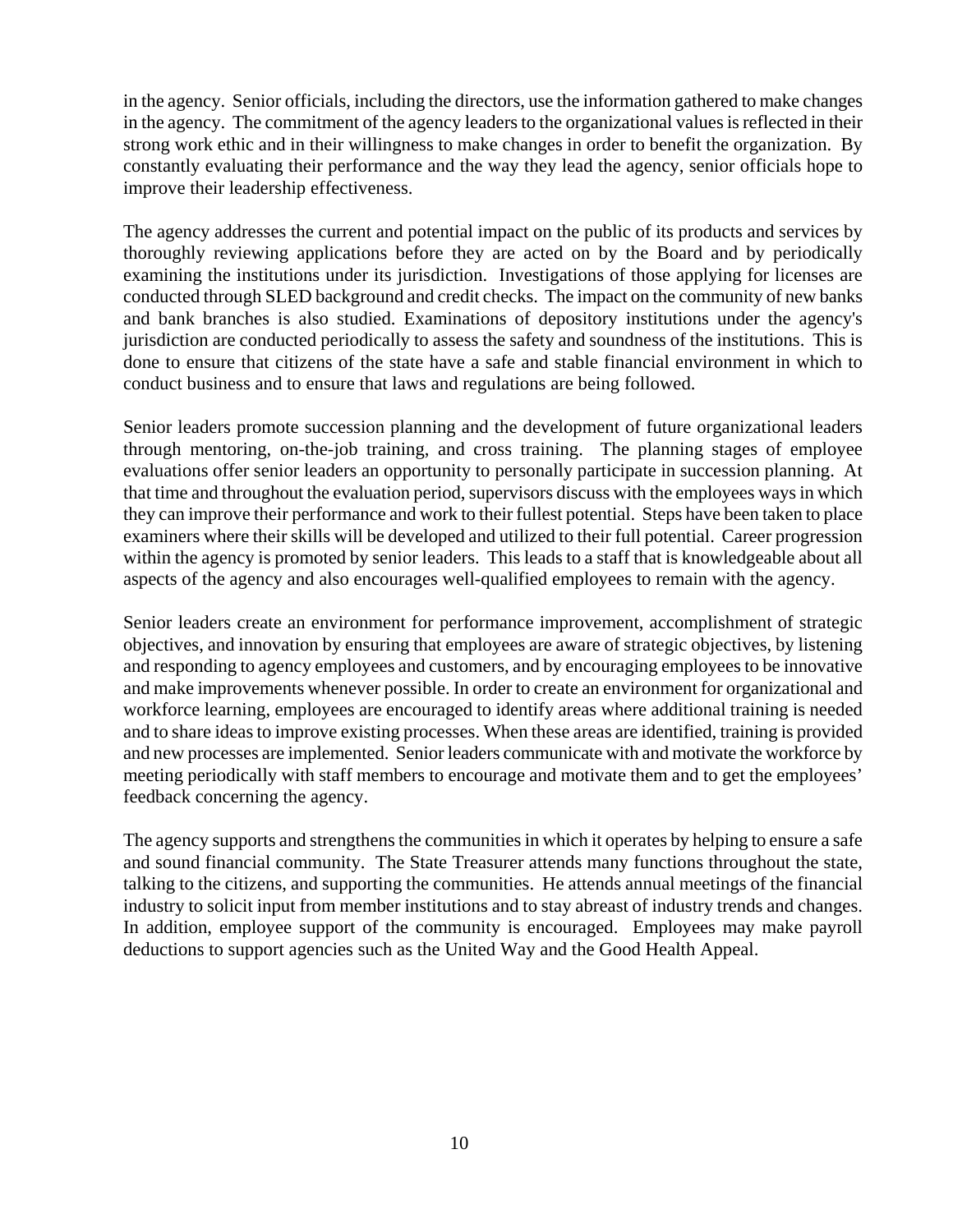### **STRATEGIC PLANNING**

Strategies and plans for the Board are developed with an emphasis on the Mission of the agency. The two division directors and senior staff members are the key participants in the planning process. The agency's strengths, weaknesses, opportunities and threats are periodically evaluated by management. Complaints and comments from the citizens of South Carolina, comments from regulated institutions, and input from financial institution associations are considered in determining the organization's strengths and weaknesses, to include shifts in technology, opportunities and threats. Technology and the regulatory environment are monitored so that strategies can be modified when changes in these areas occur. Programs and procedures are reviewed, and measures are implemented to address changes in the financial industry and the economic environment and the risks associated with those changes. Workforce capabilities are also reviewed periodically, and areas where additional training is needed are determined. Cross-training needs are evaluated so that the department will be prepared when employees are promoted or leave the agency. This provides continuity in the case of emergencies.

The Board's major strategic challenge is to maintain a competent workforce. Because of the travel required for the agency's examiners, attracting and retaining competent employees is a major challenge. This challenge is addressed in the agency's objective of maintaining a competent and welltrained staff.

As stated in the Executive Summary, the directors seek new opportunities for staff development, effective recruitment procedures, and diversity in the workforce. Major barriers consist of reduction in funding sources and competition from other employers for experienced workers. In addition, the increasing complexity of financial products requires more training and more detailed review. Management continually evaluates the strategic challenges the agency faces and alters the agency's plans accordingly. To ensure that job openings are made available to a diverse group of people, the State of South Carolina's State Jobs Link is utilized, making the vacancies immediately available for review, and the agency participates in State Job Fairs, when applicable.

Organizational continuity in emergencies is addressed through the Disaster Recovery Program. As part of the strategic planning process, senior management, including the agency's Disaster Recovery Coordinator, analyzes possible disaster threats. Plans are made for organizational continuity and contact with regulated financial institutions and Federal regulatory agencies during emergencies.

Once the strategic goals have been determined by the directors, time is allocated for senior staff members to develop plans to achieve the goals. Staff members track and report the action plans to the directors. Resources are allocated according to the number and condition of institutions and through an analysis of trends. Strategic objectives, action plans, and related performance measures are communicated to staff members through meetings and individual discussions.

Progress of the agency's action plans is measured on an ongoing basis through the tracking of the number of examinations performed, the number and type of actions presented to the Board of Financial Institutions, responses to consumer complaints, and the employee turnover rate. The information gathered is evaluated to determine if the goals of the agency are being met.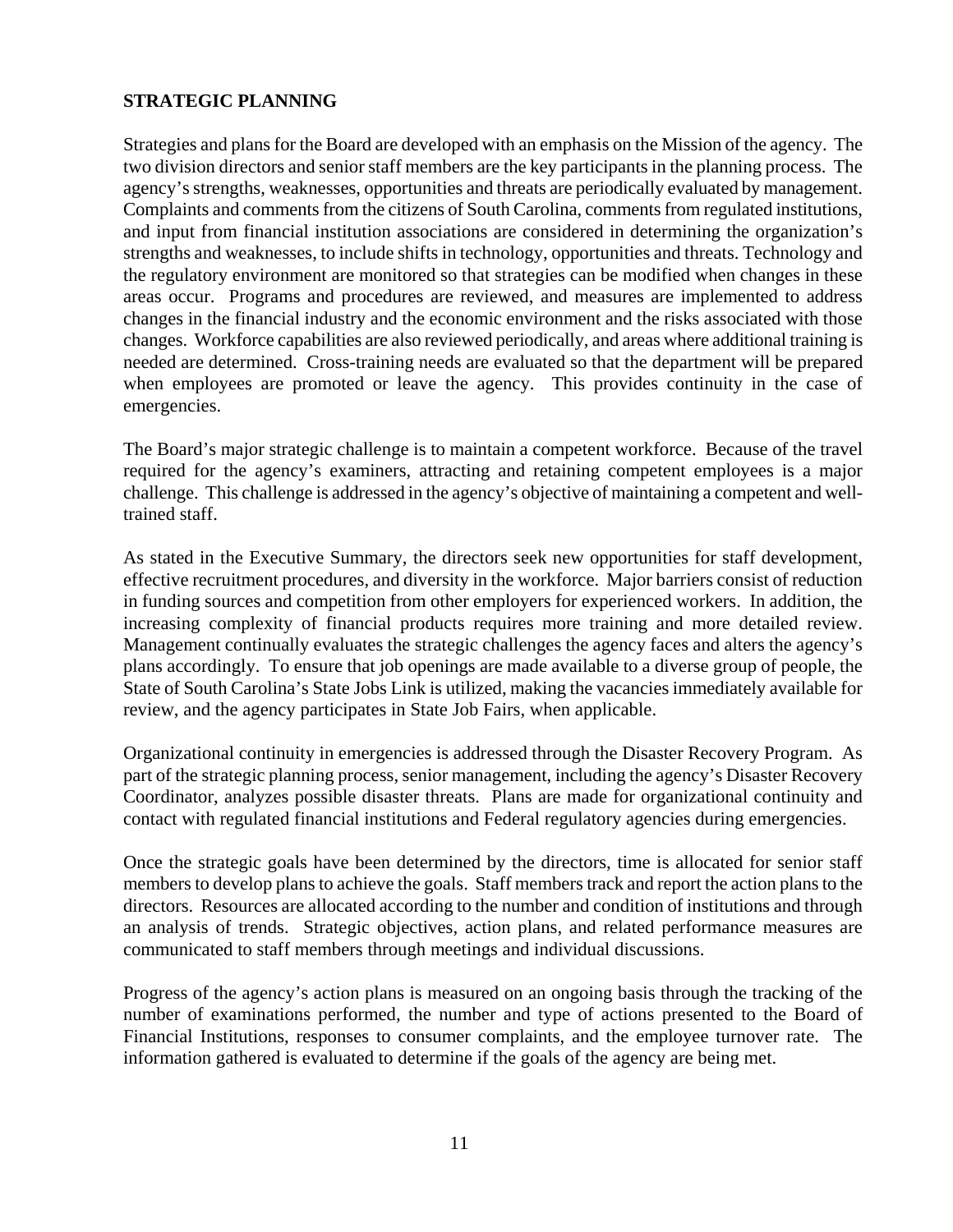The agency's strategic planning process is periodically evaluated by senior management. Each step in the process is reviewed to determine if it is effective, and improvements are made where necessary.

|                      |                              |                                           | <b>Key Cross</b>    |
|----------------------|------------------------------|-------------------------------------------|---------------------|
| Program              | Supported Agency             | Related FY 08-09 and beyond               | References for      |
| Number               | <b>Strategic Planning</b>    | Key Agency Action Plan/Initiative(s) and  | Performance         |
| and Title            | Goal/Objective               | Timeline for Accomplishing the Plan(s)    | Measures            |
| 05000000             | Monitor the safety and       | Examine State chartered financial         | Figures             |
| Bank                 | soundness of financial       | institutions and other licensees.         | 7.1-11 (page        |
| Examining            | institutions under the       |                                           | 24)                 |
|                      | Board's jurisdiction.        | $Timeline - Continuously$                 | 7.2-1 (page $25$ )  |
| 10000000<br>Consumer |                              |                                           | $7.5 - 2$ (page 28) |
| Finance              |                              |                                           |                     |
| 05000000             | Ensure that statutory        | Perform examinations within time frames   | Figures             |
| <b>Bank</b>          | responsibilities are met.    | required by law. Review and evaluate      | $7.1 - 11$ (page    |
| Examining            |                              | applications coming before the Board.     | 24)                 |
|                      |                              |                                           | 7.2-1 (page $25$ )  |
| 10000000             |                              | Timeline – Continuously.                  | 7.2-2 (page 25)     |
| Consumer             |                              |                                           | 7.5-1 (page 27)     |
| Finance              |                              |                                           | 7.5-2 (page 28)     |
| 05000000             | Protect the interests of the | Examine State chartered financial         | Figures             |
| <b>Bank</b>          | citizens of South Carolina.  | institutions and other licensees. Respond | 7.1-11 (page        |
| Examining            |                              | to consumer complaints.                   | 24)                 |
|                      |                              |                                           | 7.2-1 (page $25$ )  |
| 10000000             |                              | Timeline $-$ Continuously.                | 7.5-2 (page 28)     |
| Consumer             |                              |                                           | 7.5-3 (page 28)     |
| Finance<br>05000000  |                              |                                           |                     |
| <b>Bank</b>          | Maintain a competent and     | Hire and retain highly qualified, diverse | Figure $7.4-1$      |
| Examining            | well-trained staff.          | employees, and provide adequate           | (page 27)           |
|                      |                              | training.                                 |                     |
| 10000000             |                              |                                           |                     |
| Consumer             |                              | $T$ imeline – Continuously                |                     |
| Finance              |                              |                                           |                     |

### **Strategic Planning**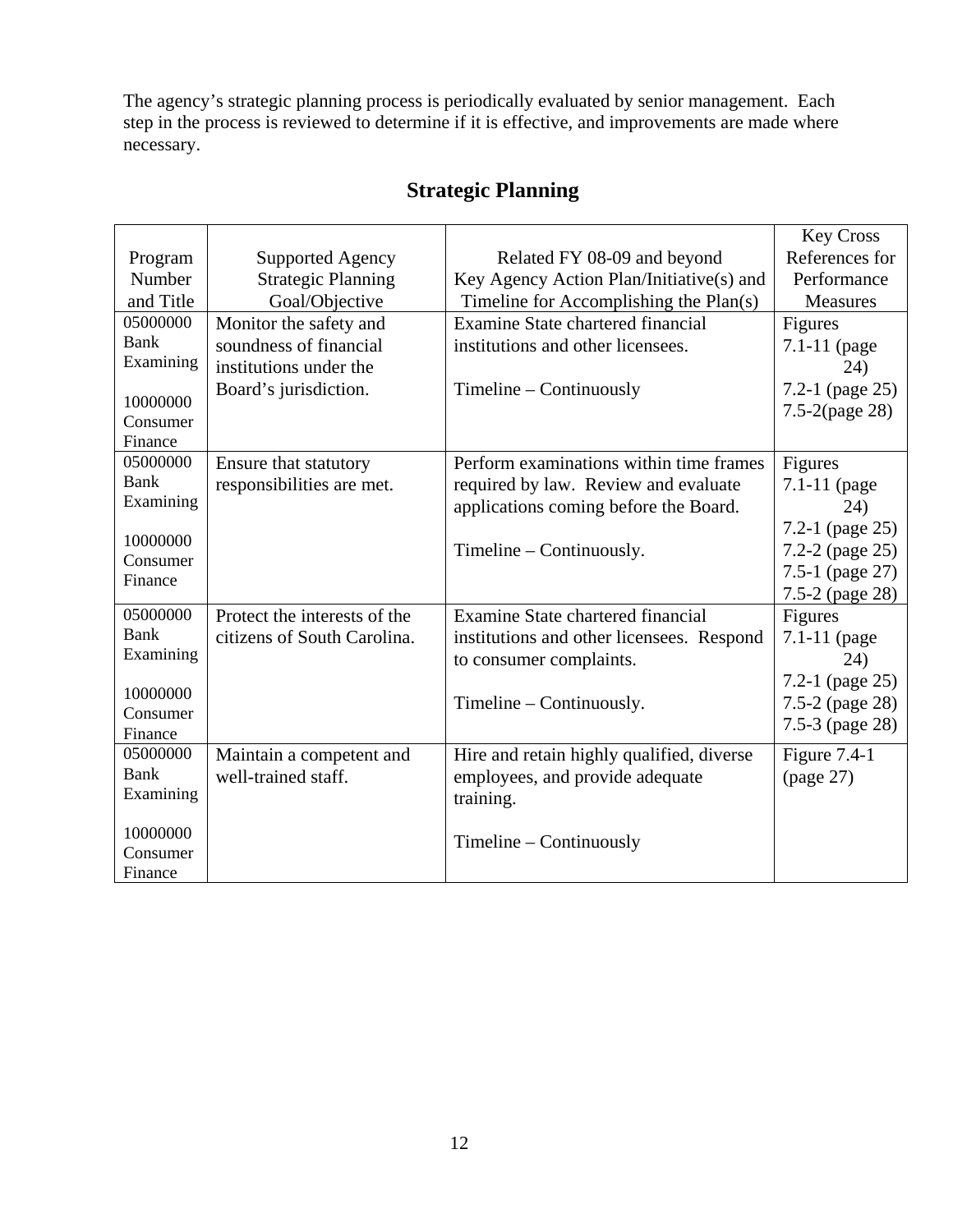#### **CUSTOMER FOCUS**

The citizens of South Carolina, the Legislature, and the Governor are the key customers of the Board of Financial Institutions. Regulated institutions are secondary customers of the Board. As a regulatory body, the agency strives to maintain the proper balance of performing its statutory responsibilities without imposing an undue burden on the institutions under its jurisdiction. The agency determines the needs of its customers by listening to and evaluating comments from its customers. The agency strives to keep its listening and learning methods current with changing customer/business needs and expectations by continually evaluating customer input. Key customer access mechanisms include feedback from citizens through the State Treasurer's public appearances, the office Web Site, and E-mail access as well as from the usual correspondence and telephone. The Board of Financial Institutions has consistently supported an open door policy that encourages effective communication between the divisions and the officials of the industries it licenses. The divisions continue to offer their services and expertise in areas of compliance in an effort to stimulate open communication between the divisions and officials of institutions under the Board's jurisdiction. Various financial institutions and associations provide valuable input and feedback on Board policies and regulations and on any issues related to their industry which might require action by the Board. Information from customers is used in the planning process to assist in determining goals for the agency. In an effort to measure customer satisfaction, the Board of Financial Institutions continuously monitors and updates its key indicators (consumer complaints and industry complaints). In addition to logging the number of complaints received, the division also monitors the nature of the complaints to detect problem areas. The agency uses this information to evaluate its service to its customers and make improvements where necessary. The agency tries to build positive relationships with the citizens of South Carolina by taking seriously all inquiries/complaints and by providing prompt responses.

#### **MEASUREMENT, ANALYSIS, AND KNOWLEDGE MANAGEMENT**

The directors and senior leaders evaluate the operations, processes, and systems of the agency in order to determine what should be measured, and they are responsible for implementing processes to monitor progress relative to strategic objectives and action plans. Data/information analysis is performed on all financial institutions in order to determine supervisory strategies throughout the organization. Areas being measured relate to the agency's strategic objectives, action plans, and mission statement. The directors monitor the key measures to assure they remain current with business needs and direction. Key comparative data and information is selected and used based on the agency's strategic objectives and whether the data measures the agency's progress towards its goals. The divisions carefully schedule examinations of financial institutions under the Board's jurisdiction in order to accomplish the objective of examining all financial institutions within the time frames required by law. In addition, off-site analysis is performed on all financial institutions in order to determine supervisory strategies. The off-site analysis enables the divisions to determine which financial institutions are in greatest need of examination and which institutions require extra consultation and direction. The directors ensure data integrity and accuracy by having the data carefully checked by staff members. The directors ensure data timeliness and availability by allocating sufficient personnel to collect and analyze the data. Organizational performance reviews are used as self-assessment tools that allow management to identify strengths and the opportunities for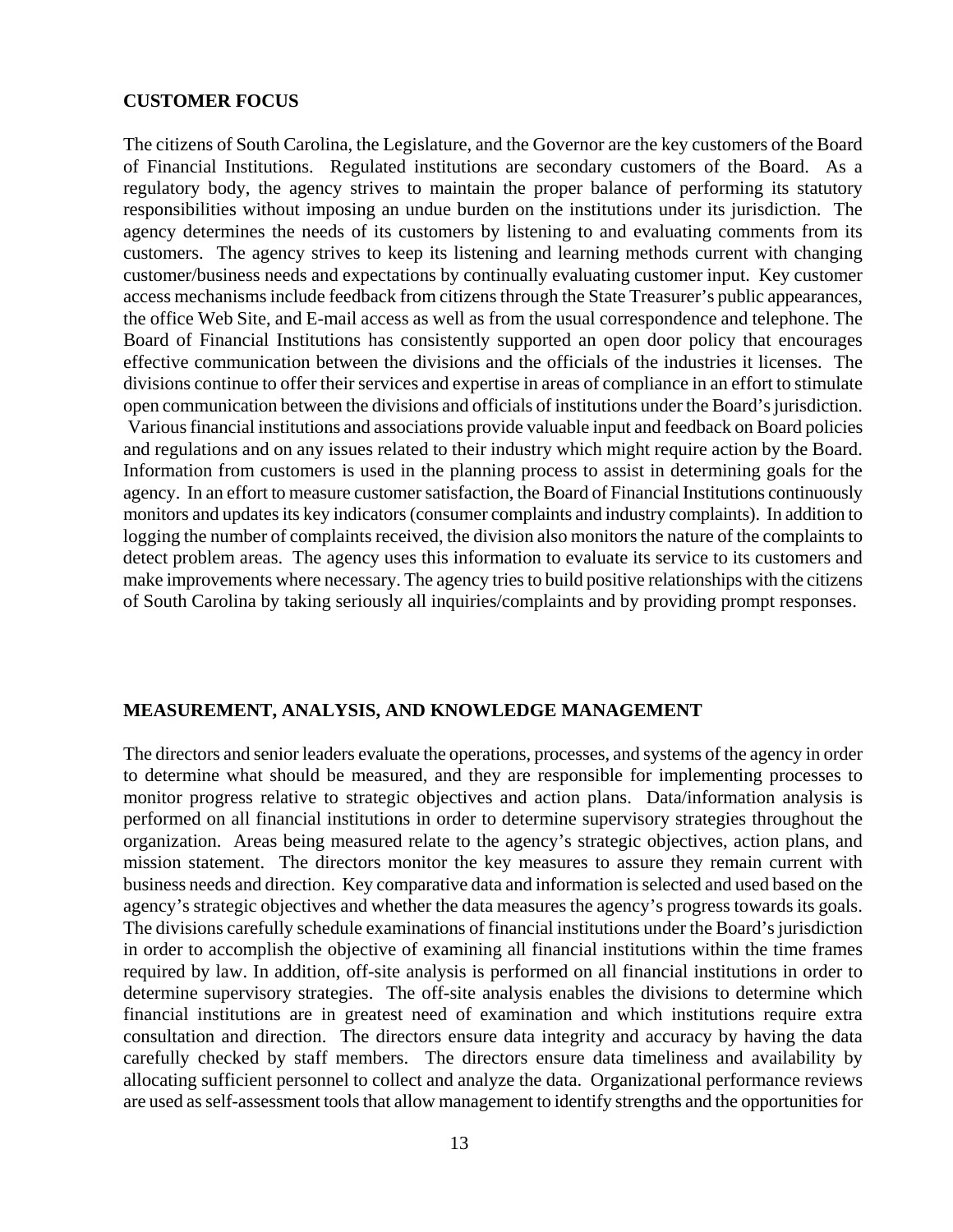improvement. Periodic meetings are held with staff members in order to collect and transfer accumulated employee knowledge and to identify and share best practices. Training sessions are held in order to maintain and update employee knowledge. This enables the divisions to reach the ultimate goal of preserving a sound State chartered financial community.

### **WORKFORCE FOCUS**

The work force is managed by the directors and supervisors and is designed to encourage and motivate employees to develop and utilize their full potential by giving them positive feedback concerning the performance of their jobs. Employees are cross trained and assignments are rotated to enable the employees to develop and utilize their full potential, aligned with the organization's objectives, strategies, and action plans. Additionally, employees may use discretion in the performance of their jobs in order to give the employees a feeling of empowerment and to encourage innovation within the agency. The directors and supervisors emphasize the importance of the organization's objectives, strategies, and action plans to promote cooperation in meeting the mission of the agency.

Periodic meetings are held with all examiners to review the examination process and to consider methods to implement a more efficient and effective examination process. Employees are encouraged to share ideas concerning the examination process with each other and with management. At the meetings, employees are encouraged to identify areas where additional training is needed. These meetings help to ensure effective communication, cooperation, and knowledge sharing among the employees.

New employees are recruited through the State of South Carolina e-recruitment system and through State job fairs. Management seeks to hire the most capable and motivated individuals from the pool of applicants. Steps are then taken to place examiners where their skills will be developed and fully utilized. Major barriers when recruiting and retaining employees are competition from other employers who can pay higher salaries and the travel required for the employees who examine the financial institutions.

Senior management assesses workforce capability and capacity needs through a monthly review of agency objectives and goals to determine whether staffing levels are sufficient to successfully deliver products and services to customers. If necessary, adjustments are made to meet varying demand levels.

Employees receive periodic evaluations, and promotional opportunities are available to those who are qualified. At the beginning of each evaluation period, a planning stage document is given to the employees. At that time and throughout the evaluation period, supervisors discuss with the employees ways in which they can improve their performance and contribute to the achievement of the agency's action plans. Senior leaders evaluate employee feedback and information from exit interviews to determine priorities for improvement.

Cross-training, mentoring, and on-the-job training all lead to the development and enhancement of organizational leadership and knowledge. Management stresses the importance of ethical practices. Effective employee development offsets possible strategic challenges and contributes to the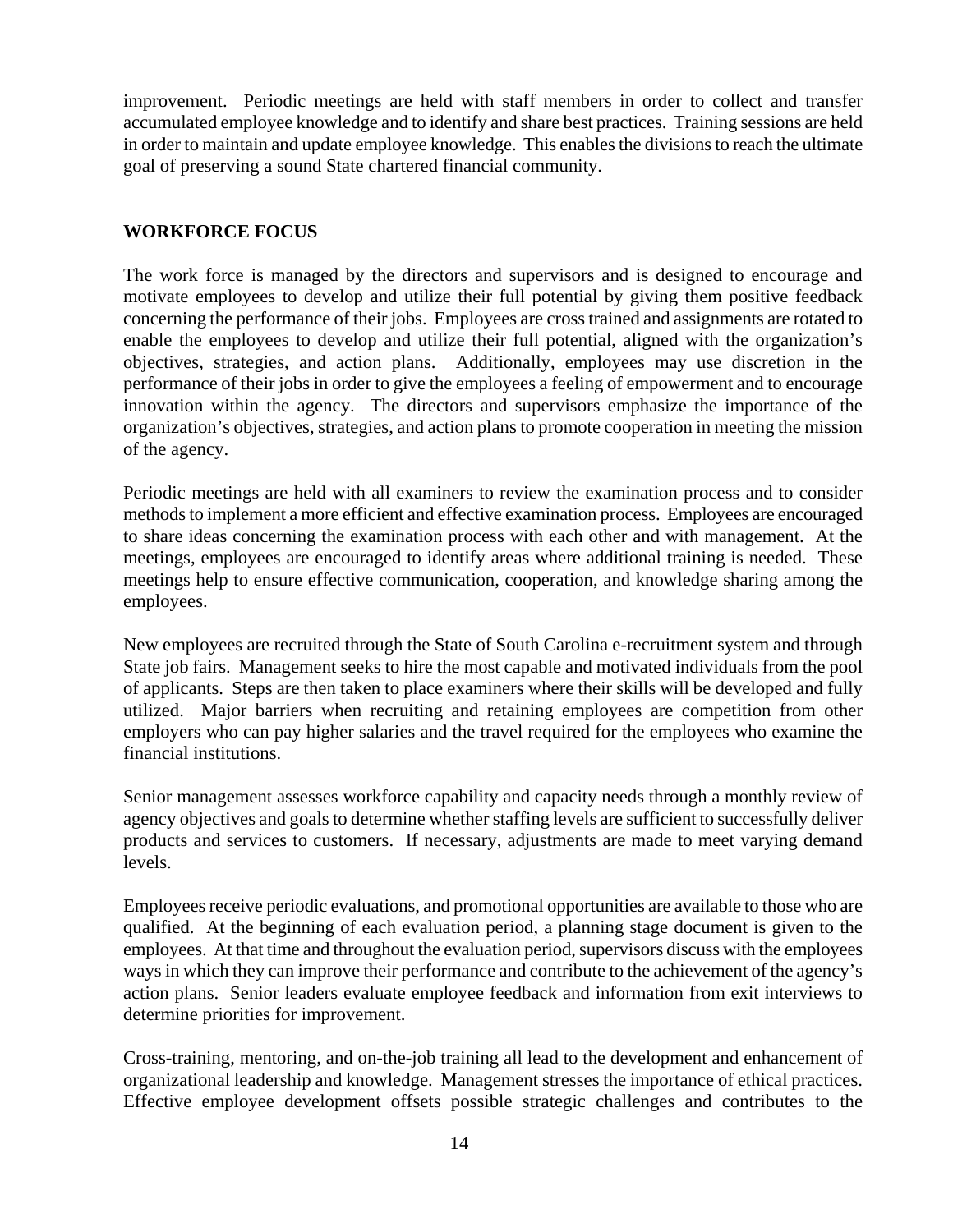achievement of the agency's action plans.

Effective employee training enables employees to be properly trained to achieve the agency's goals. Training is provided by individual instruction and through the utilization of schools which specialize in the training of financial institution examiners. Comprehensive evaluations are a structured part of all courses. Management is very supportive and encourages the implementation of new knowledge and skills, if it results in a more efficient way to achieve the agency's mission.

As stated in the Executive Summary, with the increasing complexity of financial products, more training and more detailed review are required. As such, it is essential that the agency have a well trained staff to achieve the action plans.

A key measurement tool of the effectiveness of the workforce is the employee performance management system. It is reviewed periodically throughout the year by senior management who track progress and offer suggestions and opportunities to place staff in leadership positions to help develop and motivate them to utilize their full potential.

Most assessments to determine employee well being, satisfaction, and motivation are informal. In order to assess employee well being and satisfaction, the directors and supervisors talk with employees on an informal basis to try to determine the employees' attitudes. When employees leave the agency, an exit interview is conducted to determine how those employees feel about the agency and what areas they believe could be improved.

Effective career progression and succession planning is managed through mentoring and cross training. Management realizes that the key to effective succession planning is to create a match between the agency's future needs and the needs and desires of individual employees. Employees are encouraged to learn all they can about their jobs, jobs in their career paths, and the agency as a whole.

A safe and healthy work environment is maintained by conducting periodic checks of the office space to ensure that it is safe. If employees notice areas that they believe are unsafe or unhealthy, they are encouraged to bring it to the attention of management. In case an evacuation of the building were necessary, an Emergency Action Plan is in place. Employees have been notified of the procedures for evacuation, and an Accountability Monitor has been assigned. Periodic building evacuation drills are held.

### **PROCESS MANAGEMENT**

Since the Board of Financial Institutions is a regulatory agency, its primary aim is to provide a service to the citizens of South Carolina. The agency's core competencies are its knowledge of financial institutions and the financial industry and its ability to supervise and regulate these institutions. These competencies are essential to meeting the agency's mission, which is to preserve a sound State chartered financial community and protect the borrowing public by ensuring that the state banking and consumer finance laws and regulations are followed.

All key processes correlate with the department's mission statement. These processes are constantly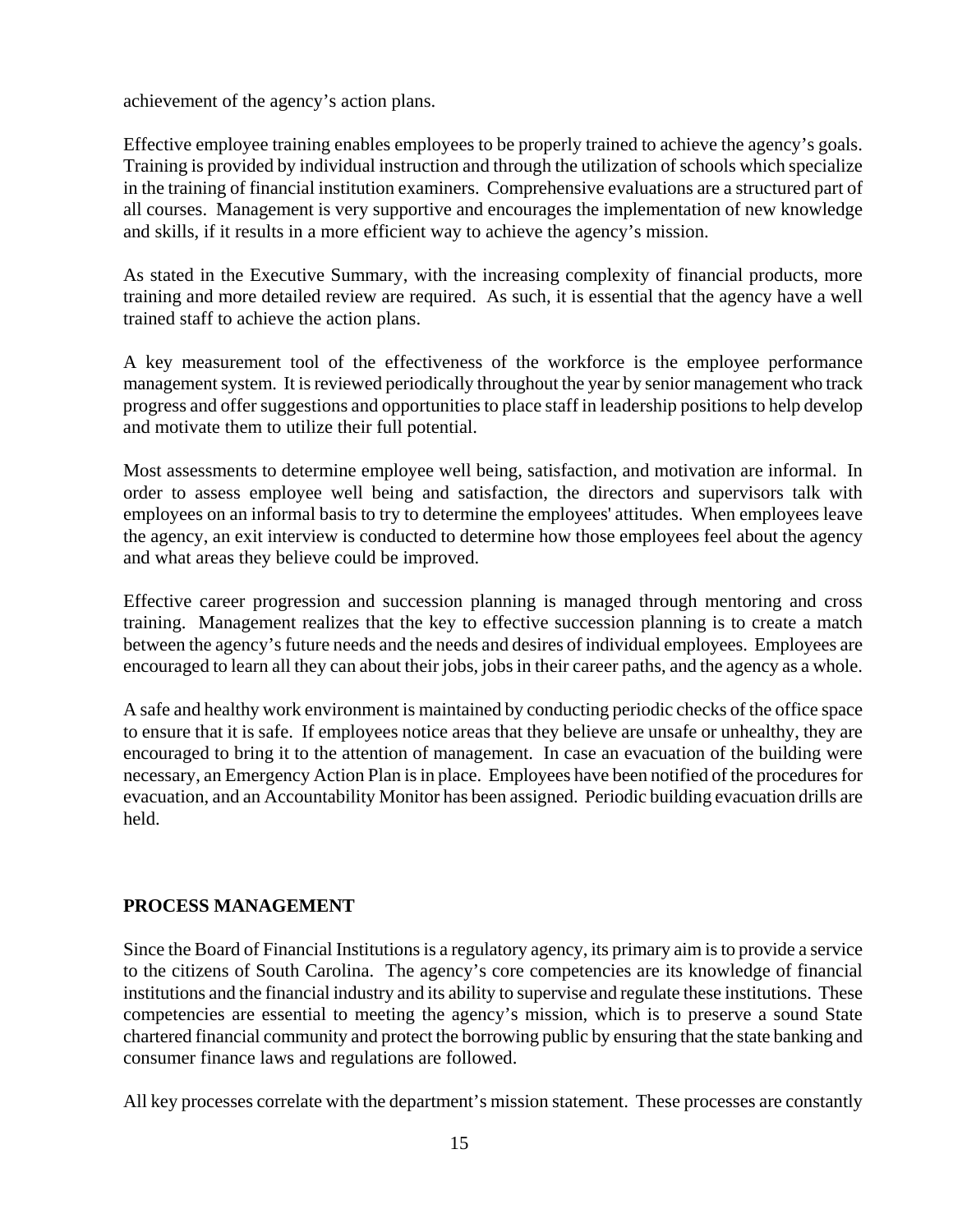reviewed to ensure that they are producing results designed to support the mission statement and strategic goals and to meet changing customer needs. The department also reviews and researches the systems of other related government agencies for processes to enhance the delivery of its services. As organizational knowledge grows and technology changes, key processes are revised to make them more efficient and effective.

As organizational knowledge grows and technology changes, key processes are revised to make them more efficient and effective. An example would include the implementation of the new accounting system, South Carolina Enterprise Information System (SCEIS), which has cost controls imbedded in the software.

The primary product of the agency is the examination report that is produced when financial institutions are examined. After the reports are produced by examiners, they are reviewed by office staff to ensure that they are accurate and of high quality. The reports are produced using computers and specialized computer software. Information technology needs are periodically evaluated to ensure that employees have the necessary tools and training to effectively and efficiently perform their jobs.

In order to improve future reports, examiners are informed when errors are found or changes are made. Management tracks the turnaround time of the reports in an effort to send the reports to the financial institutions and other regulators in a timely fashion. Management also keeps abreast of changes in the financial industry and relays these changes to examiners through memos and meetings. Reports and other monitoring methods provide information that is critical to the supervision of institutions under the jurisdiction of the Board. This information allows management to evaluate its product and service related processes to ensure the safety of depositors and a stable financial environment for the citizens of the state.

Based on the direction of the agency, members of senior management meet to discuss and determine the resources needed to meet current and projected budget and financial obligations, using prior year expenditures and revenues as a guide. Since the agency operates on 100% Other Funds (revenues derived from supervisory and licensing fees), supervisory and licensing trends and pending legislation must also be considered.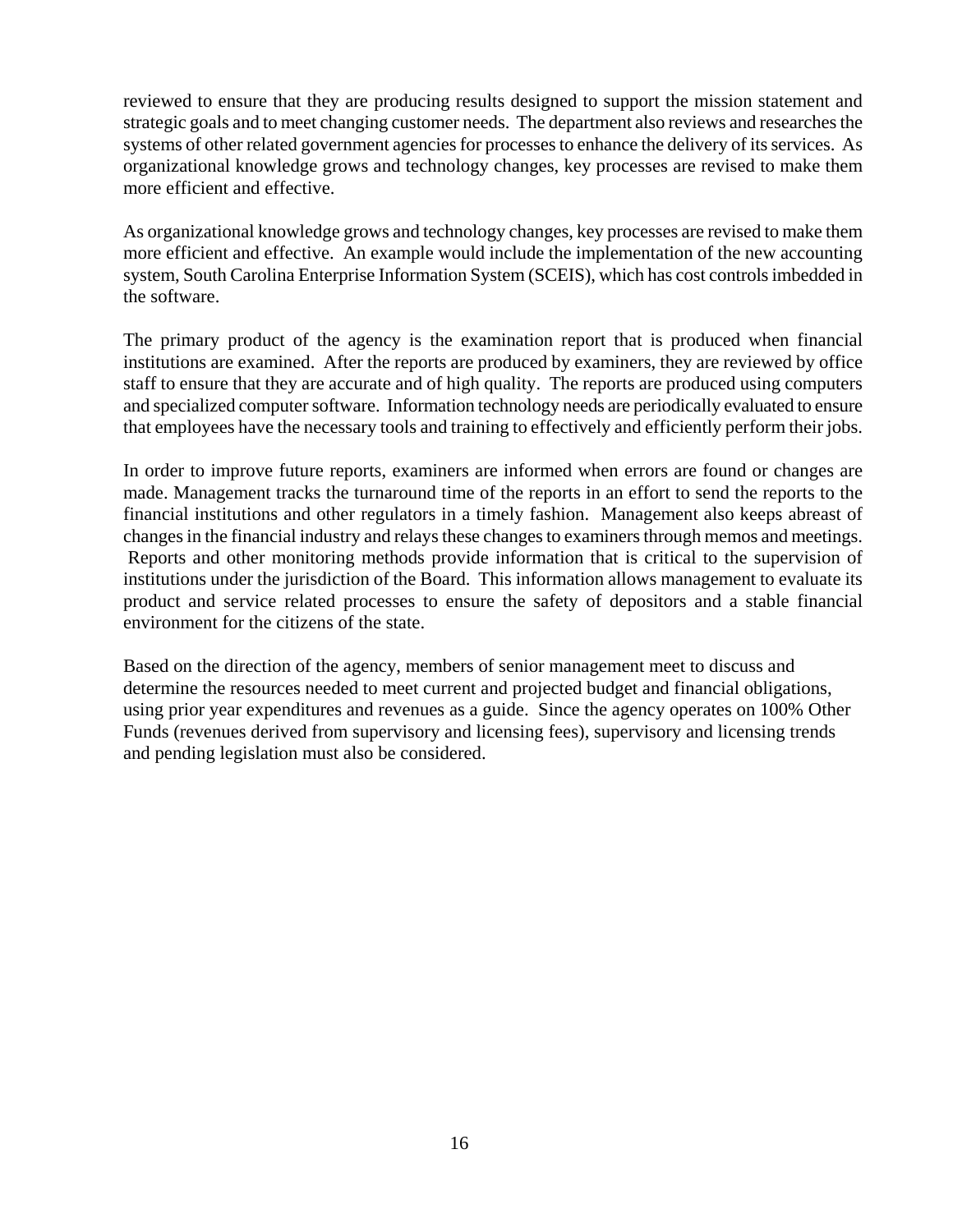### **RESULTS**

Financial institutions reporting to the Examining Division maintain their records on a calendar year basis. The Consumer Finance Division is required by statute to collect information by calendar year. For these reasons, results are reported on a calendar year basis.

Since 2003, total assets of State chartered banks have increased 34% and now total over \$34 billion. In 2008, the consumer finance industry made more than \$2.06 billion in loans to South Carolina consumers. The deferred presentment industry made an additional \$1.26 billion in short-term loans.

Applications for 16 bank branches, 2 holding company acquisitions, and 1 bank merger were processed. In addition, 25 banks, 1 savings and loan association, 15 credit unions, 2 trust companies, and 2 development corporations were examined. The Consumer Finance Division issued 347 new licenses, examined 2,701 licensed locations and investigated and resolved 359 written consumer complaints.

Examinations, as required by law, were conducted and corrective action was taken when necessary. In-house compliance seminars and round table discussions were utilized to disseminate information regarding law changes. The Board continued to promote good health and encourage all employees to become involved with donating time and financial support to non-profit charitable organizations.

Performance data is presented in the following tables and charts.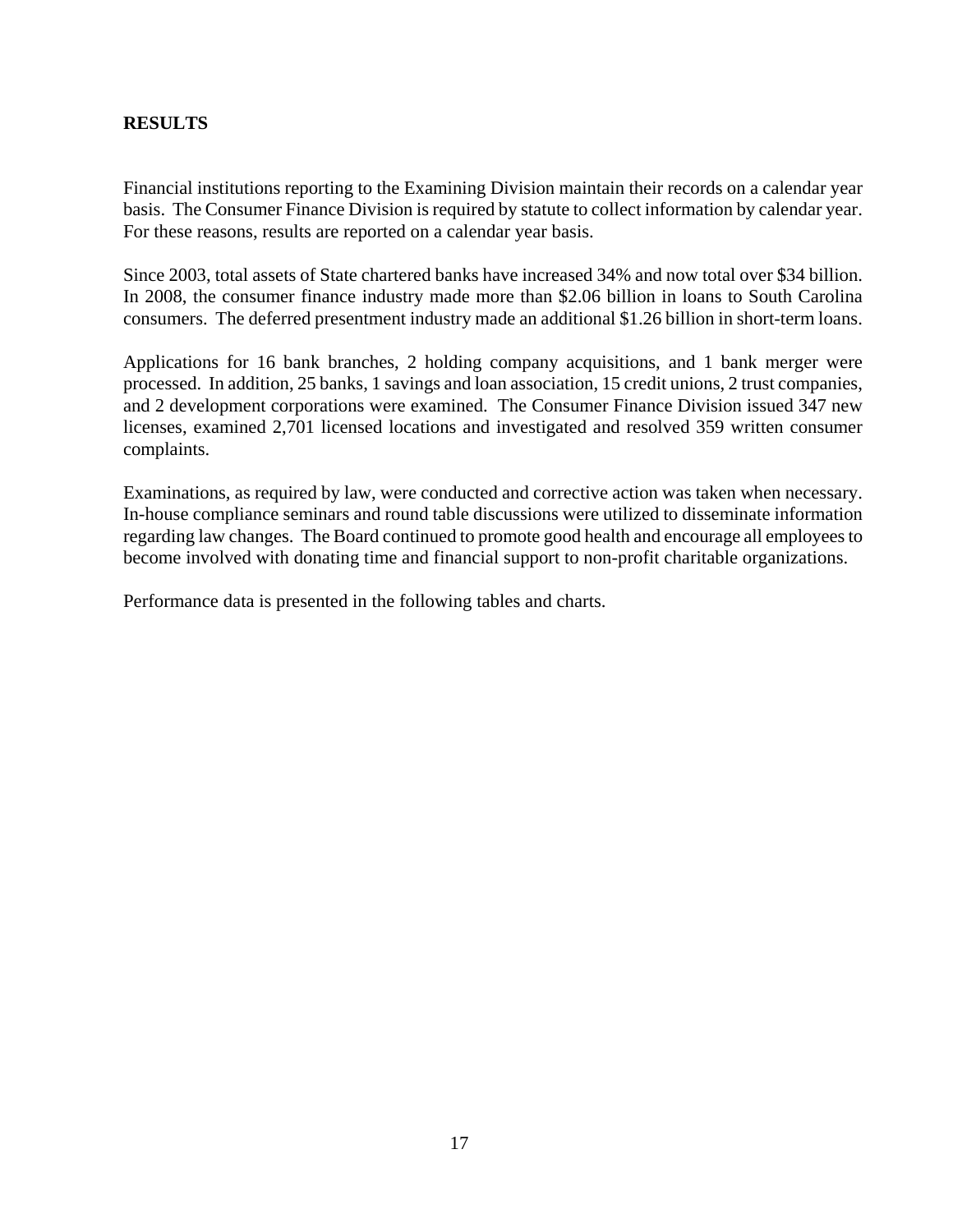### **Performance Measures:**

|                                                                                     | 2006           | 2007           | 2008             |
|-------------------------------------------------------------------------------------|----------------|----------------|------------------|
| <b>Bank Examining Division</b>                                                      |                |                |                  |
| Banks examined                                                                      | 25             | 28             | 25               |
| Savings and Loan Associations examined                                              | $\overline{2}$ | 1              | 1                |
| Credit Unions examined                                                              | 17             | 17             | 15               |
| <b>Trust Companies examined</b>                                                     | $\overline{2}$ | $\overline{2}$ | $\overline{2}$   |
| Development Corporations examined                                                   | $\sqrt{2}$     | $\overline{c}$ | $\mathbf{2}$     |
| Applications for new Banks processed                                                | $\overline{2}$ | $\overline{2}$ | $\overline{0}$   |
| Applications for Bank branches processed                                            | 35             | 33             | 16               |
| Application for Credit Union branches processed                                     | $\overline{2}$ | $\overline{2}$ | $\boldsymbol{0}$ |
| Applications for Holding Company acquisitions processed                             | 5              | 6              | $\mathbf{2}$     |
| Applications for Bank mergers processed                                             | 2              | $\overline{2}$ | $\mathbf{1}$     |
| <b>Consumer Finance Division</b>                                                    |                |                |                  |
| Restricted Licensees examined                                                       | 25             | 23             | 20               |
| Supervised Licensees examined                                                       | 2,324          | 2,146          | 1,616            |
| Deferred Presentment & Check Cashing companies examined                             | 1,091          | 1,086          | 1,065            |
| Applications for a Supervised License processed                                     | 597            | 315            | 202              |
| Applications for a Check Cashing License processed                                  | 208            | 168            | 145              |
| Written complaints received, investigated and brought to a<br>successful conclusion | 279            | 306            | 359              |
| Death claims verified and proper refunds given to the<br>beneficiary                | 845            | 983            | 1,200            |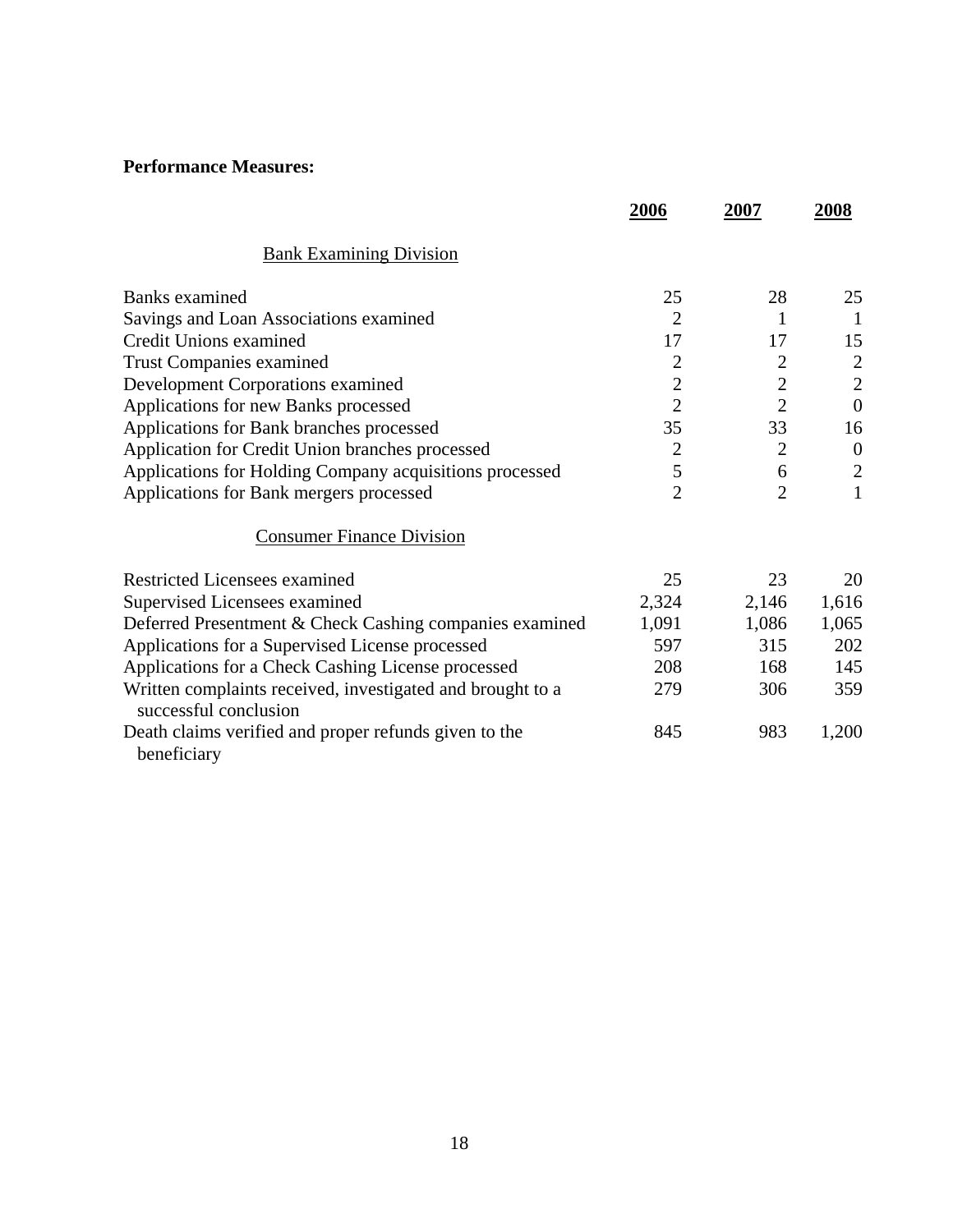|                                 | 12/31/03   | 12/31/08   | <b>Percent Change</b> |
|---------------------------------|------------|------------|-----------------------|
| <b>Total Assets</b>             | 26,034,829 | 34,756,822 | 34%                   |
| # of banks                      | 50         | 49         | $-2\%$                |
| <b>Average Total Assets</b>     | 444,747    | 709,323    | 36%                   |
|                                 |            |            |                       |
| <b>Total Loans</b>              | 17,100,930 | 25,827,008 | 51%                   |
| # of banks                      | 50         | 49         | $-2\%$                |
| <b>Average Total Loans</b>      | 342,019    | 527,082    | 54%                   |
|                                 |            |            |                       |
| <b>Total Deposits</b>           | 18,638,986 | 26,513,708 | 42%                   |
| # of banks                      | 50         | 49         | $-2\%$                |
| <b>Average Total Deposits</b>   | 372,780    | 541,096    | 45%                   |
|                                 |            |            |                       |
| (Assets and Loans in thousands) |            |            |                       |

**Figure 7.1-1** 



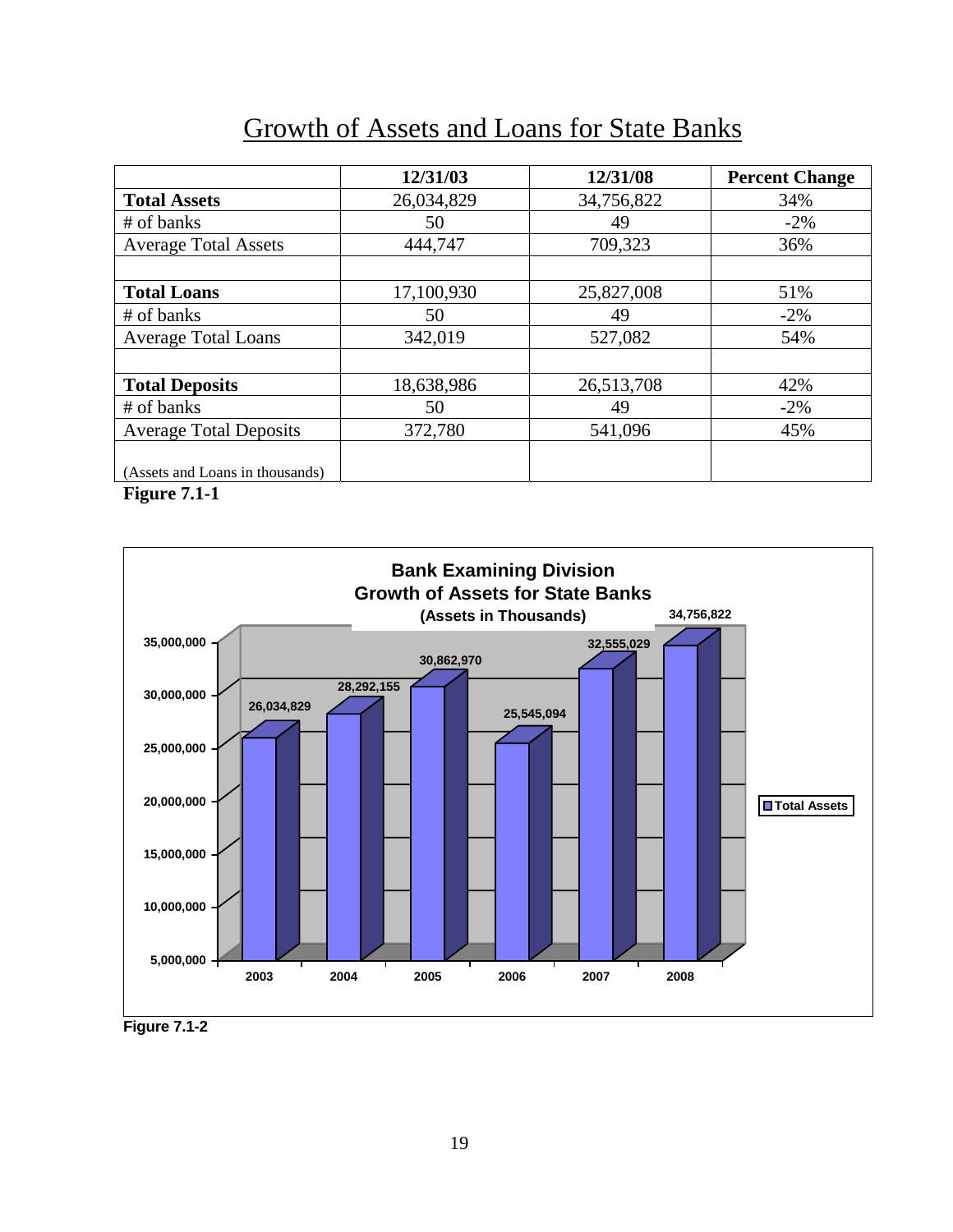





**Figure 7.1-4**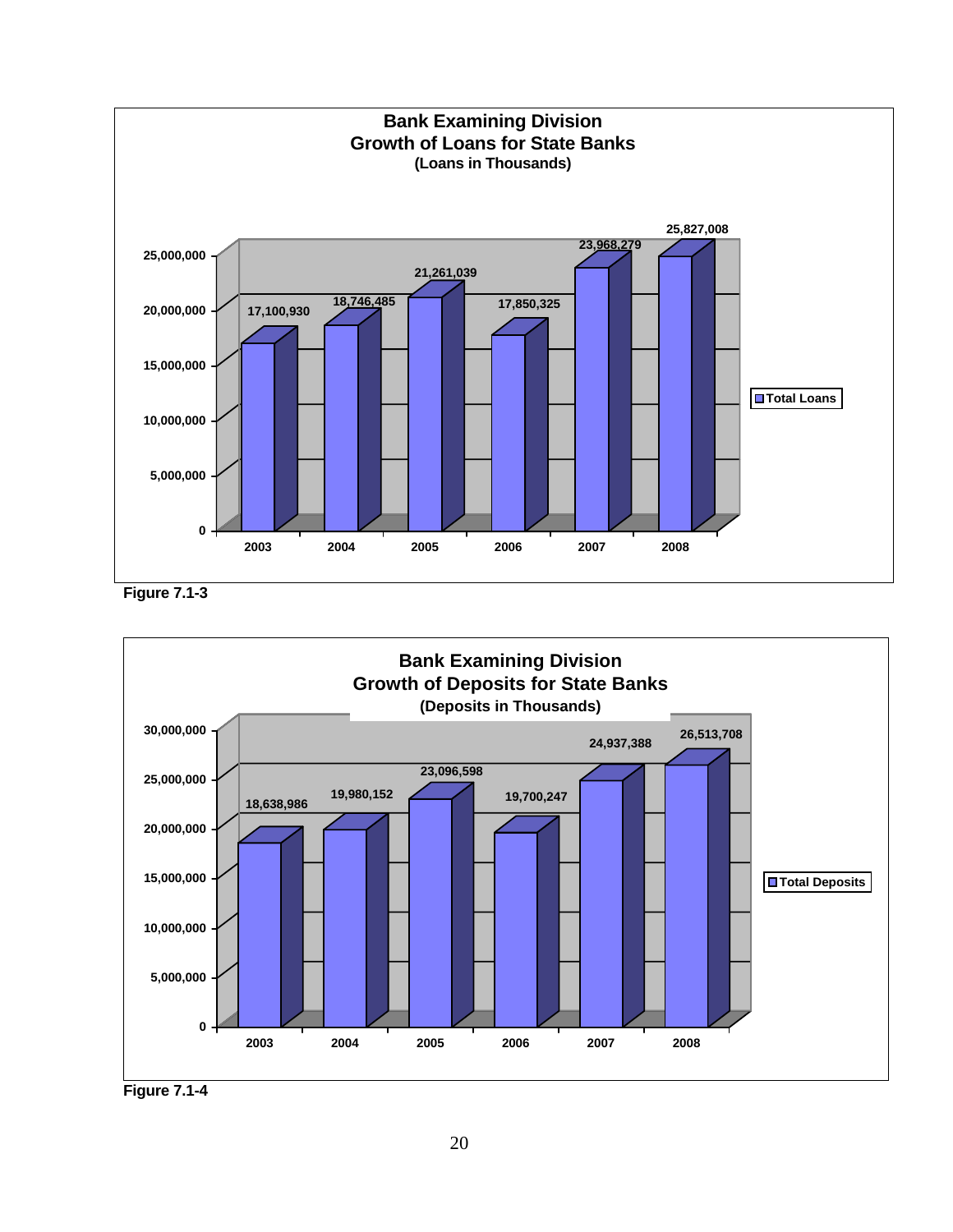

**Figure 7.1-5** 



**Figure 7.1-6**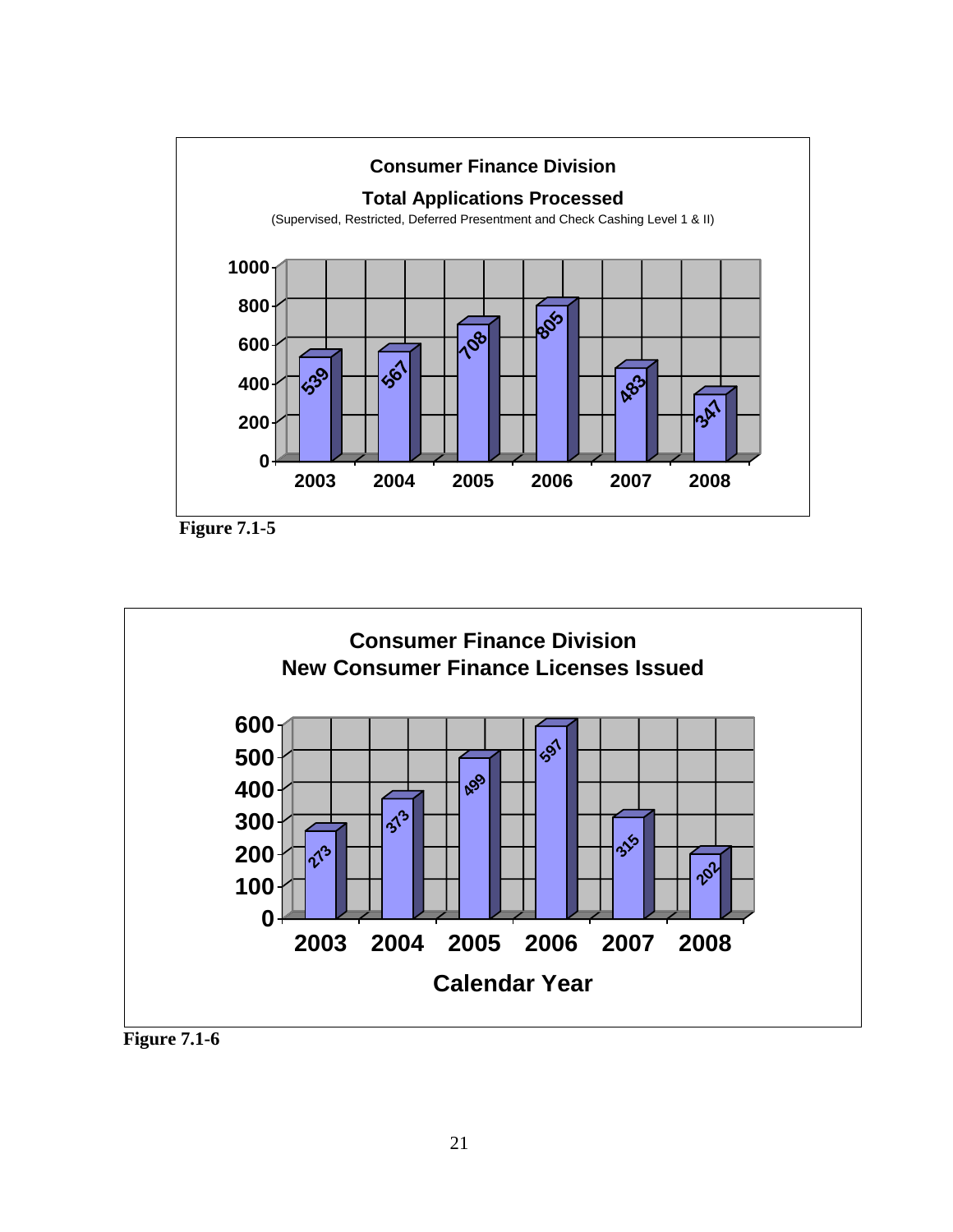





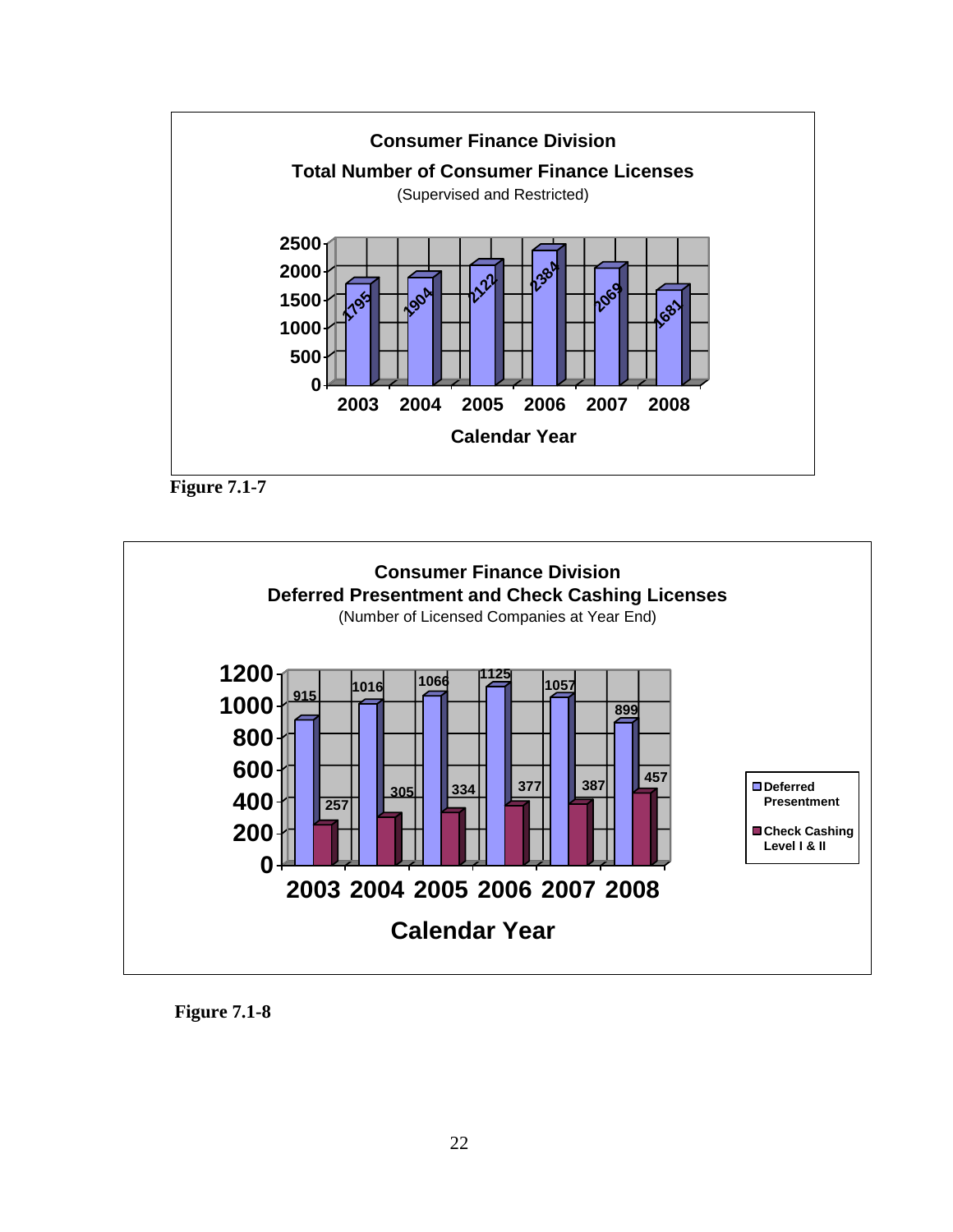





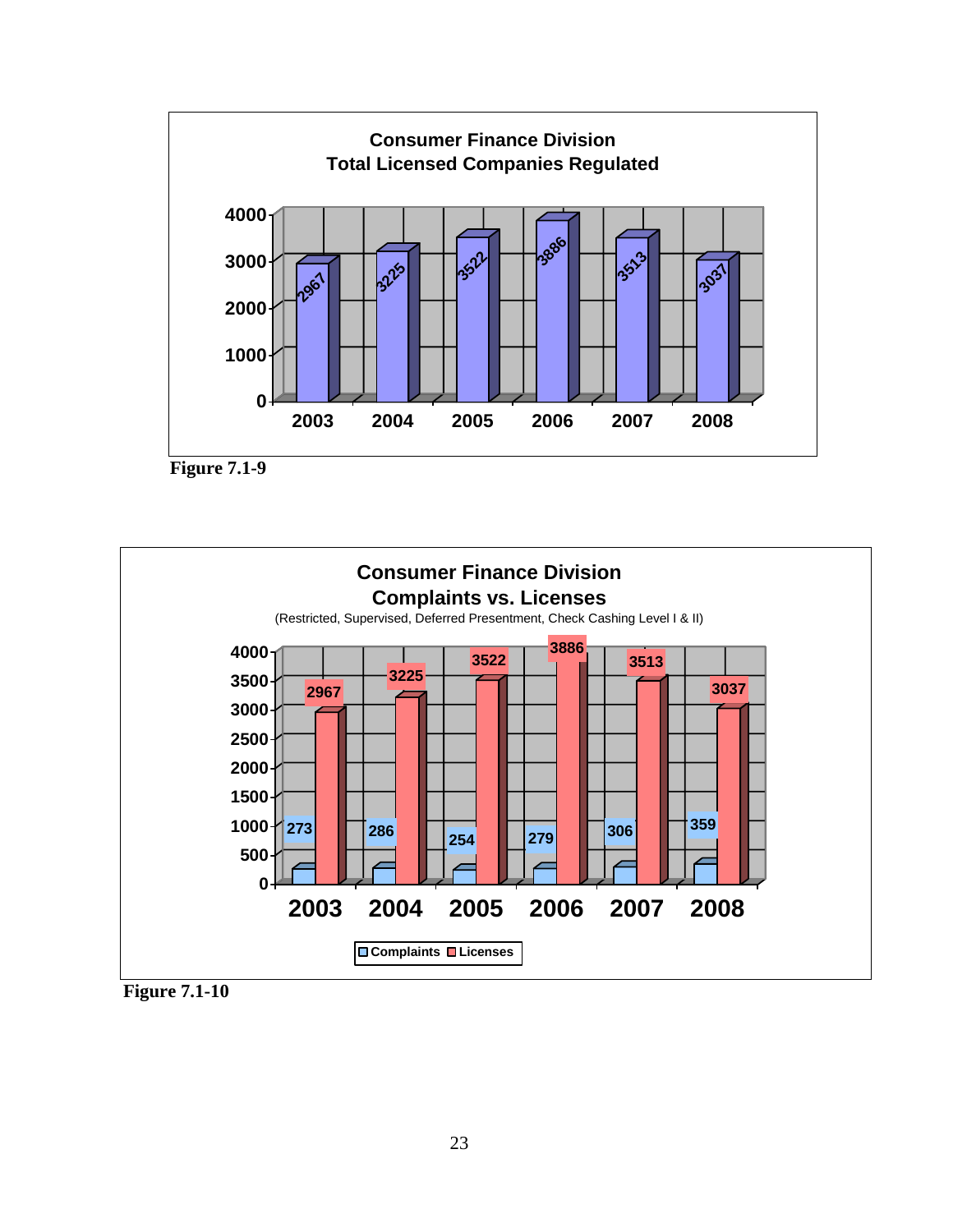





 **Figure 7.1-12**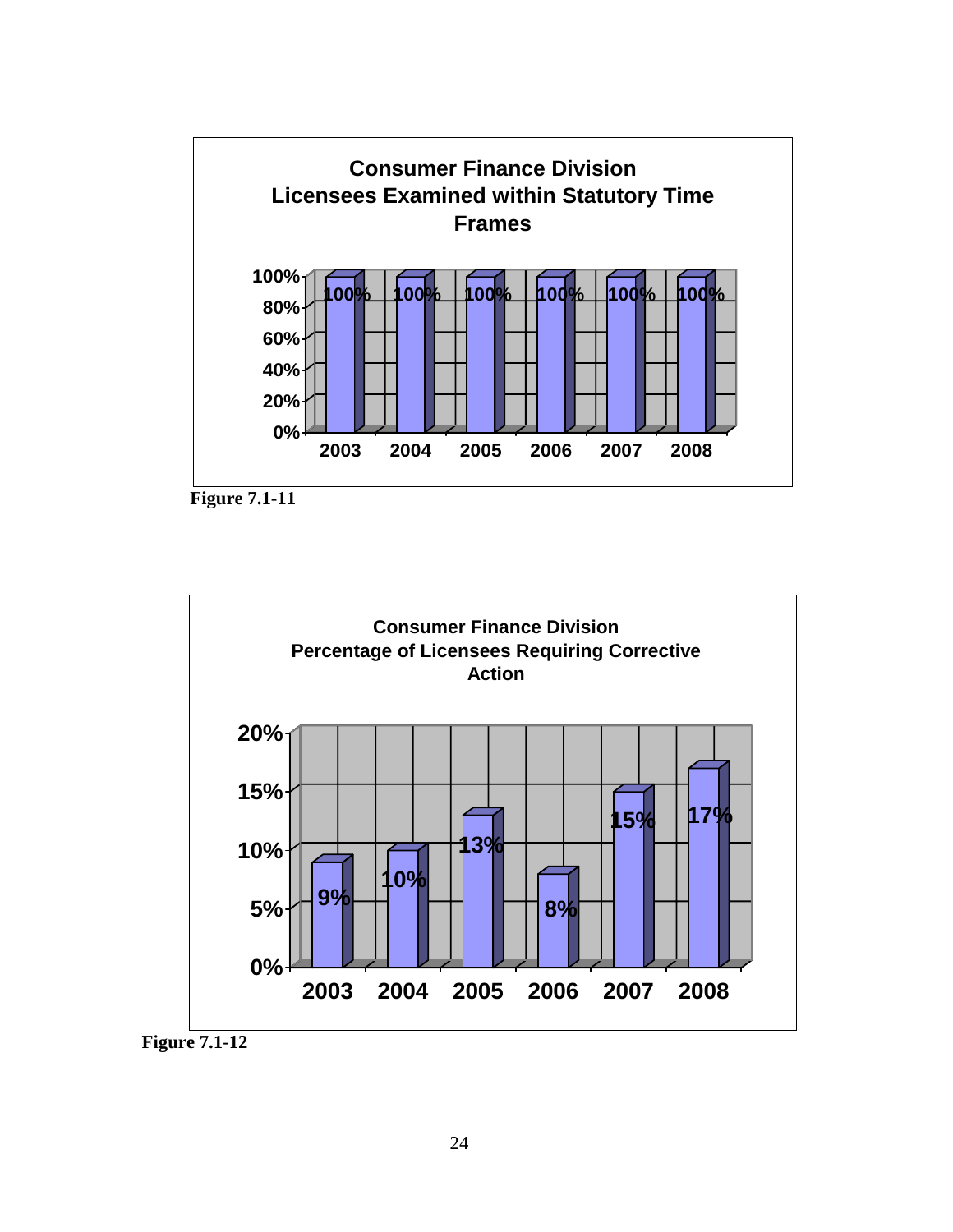

**Figure 7.2-1** 



**Figure 7.2-2**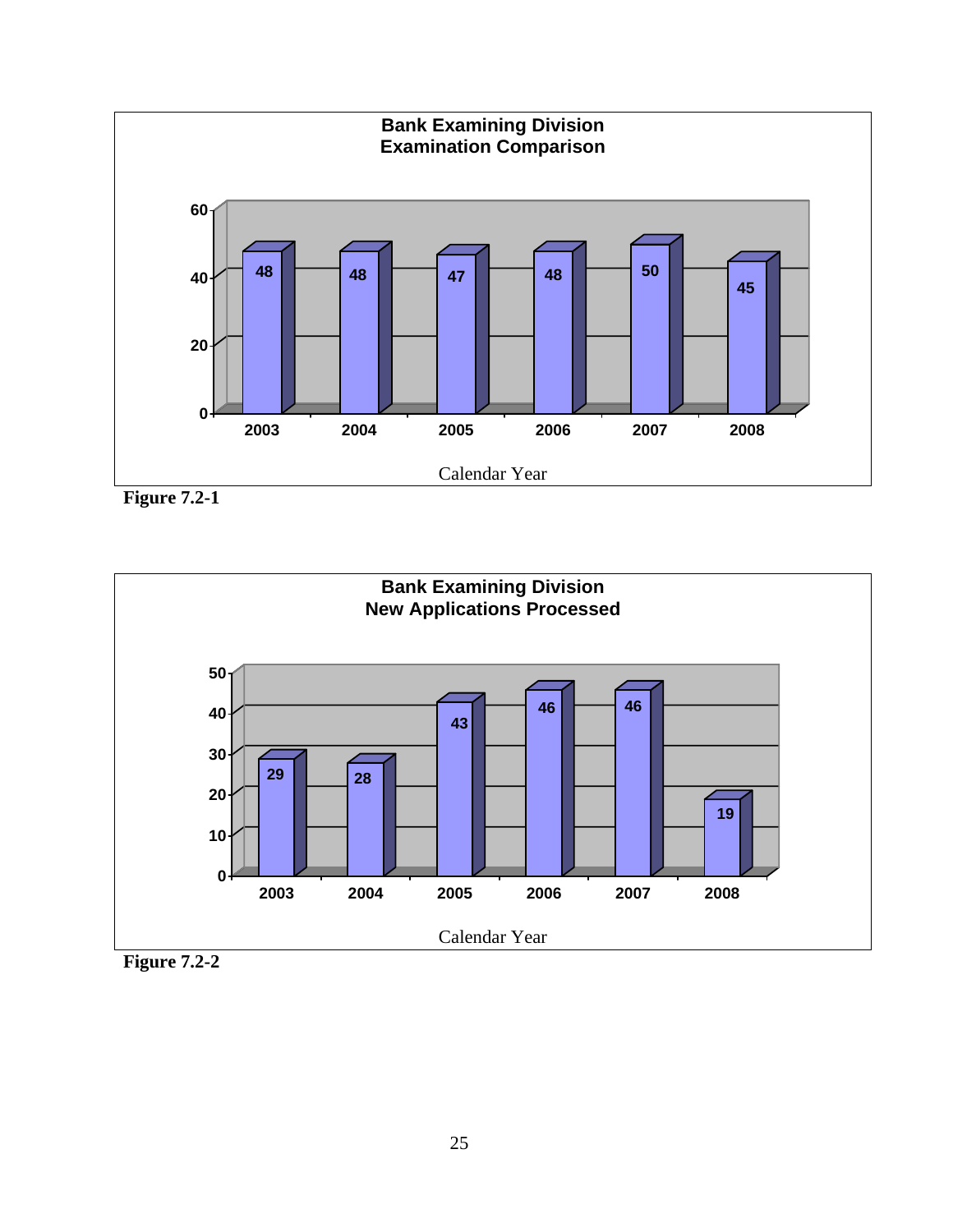

**Figure 7.3-1** 

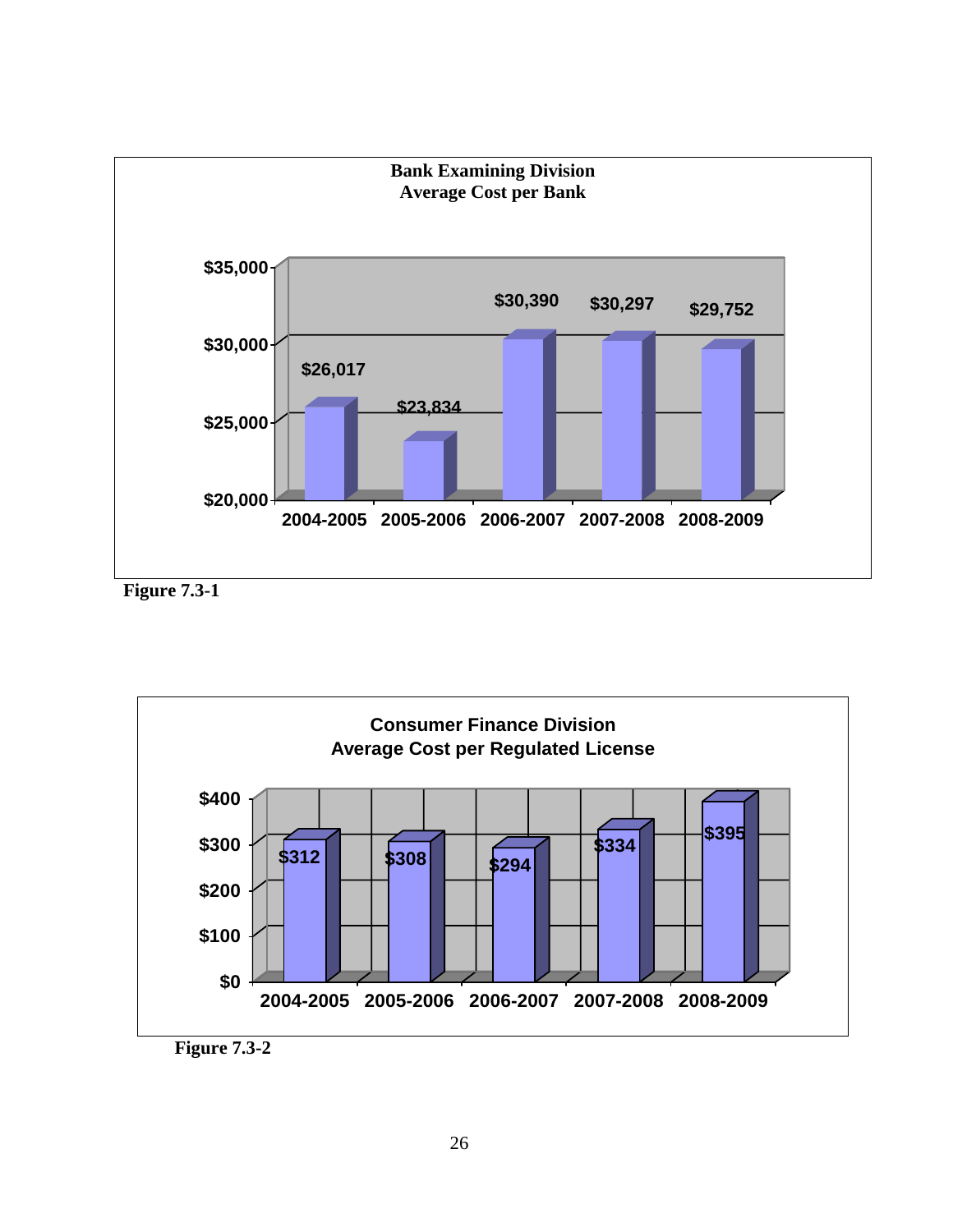





**Figure 7.5-1**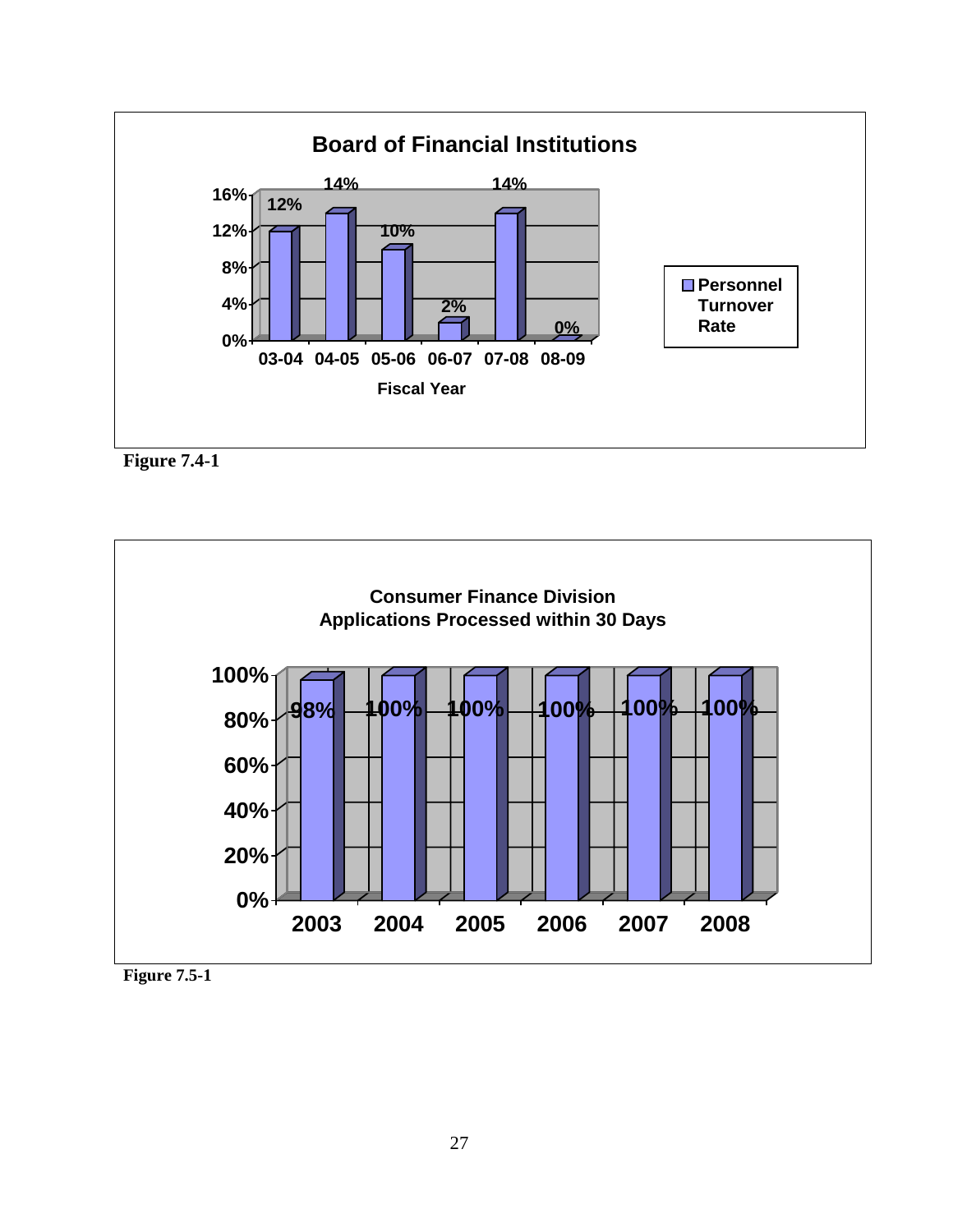





**Figure 7.5-3**